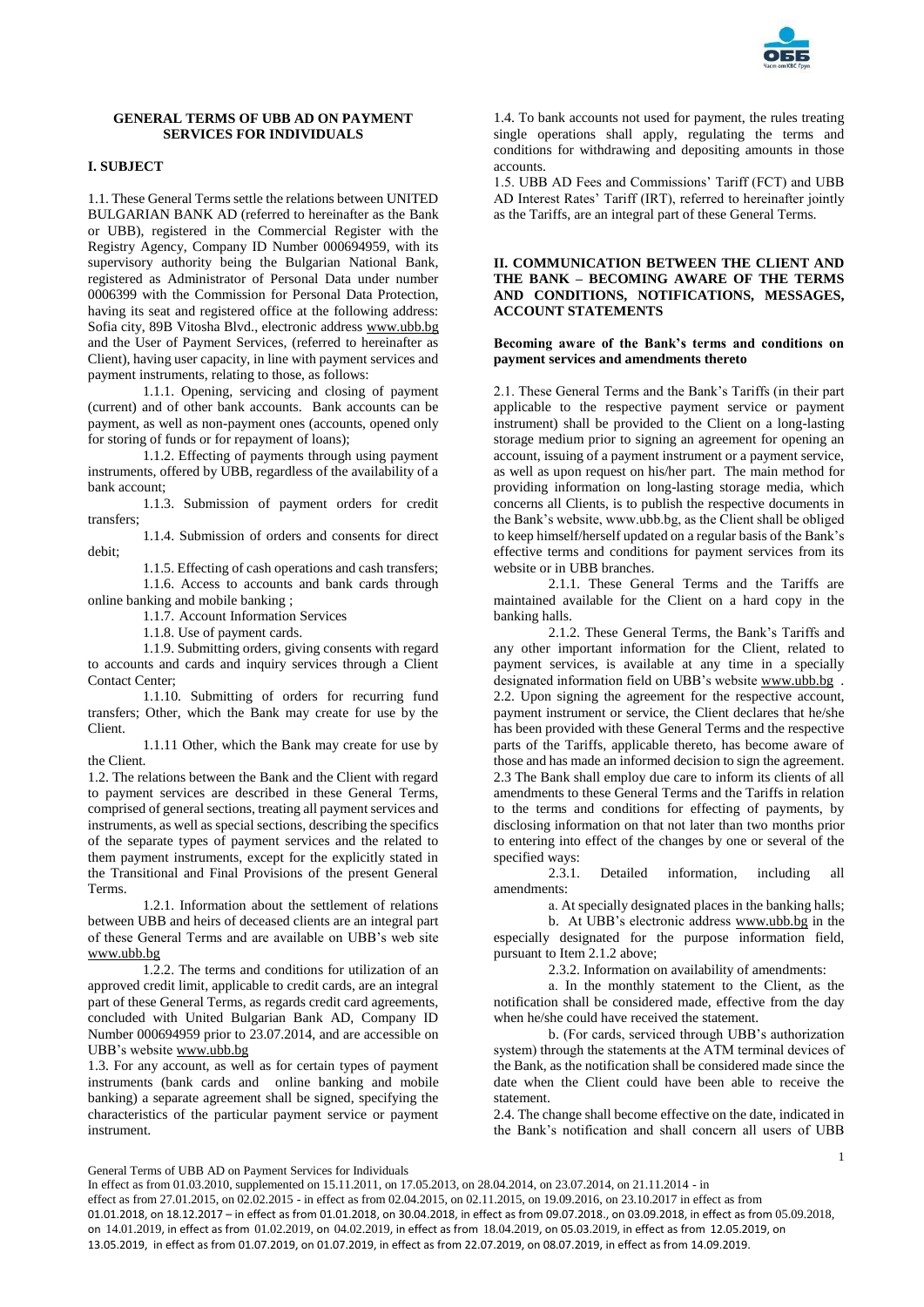

payment services. Upon the Client's disagreement with the changes he/she may at any time terminate the frame agreement prior to the date, on which the said changes are proposed to become effective, without being liable for any expenses and indemnities.

2.5.1. The minimum two-month period shall not be applicable to the cases of adding a new service or expanding the access channels to an available service, i.e. in the cases when the Bank adds new terms and conditions or proposes more favorable terms and conditions than those, preceding the amendment.

2.5.2. The two-month period shall not be applicable to the terms and conditions for opening, maintaining and closing of accounts, other than financial terms and conditions, as the changes shall become effective since the date, on which the notification has been made in any of the above-stated ways.

## **Change of interest rates on deposit bank accounts (time deposits)**

2.6. In case of a change in interest rate terms and conditions, applied by the Bank on deposits, opened prior to the date of the change, the interest rate terms and conditions shall be updated after the maturity date and shall concern the next agreed deposit period.

### **Individual information – account statements for movement on accounts and operations with payment instruments**

2.7. (amended on 01.07.2019, effective as of 22.07.2019) The client shall have access to the individual information about account movements and balances and information about operations with a payment instrument depending on the provisions of the respective contract for account/payment instrument and these General Terms - to be received on a hard copy in a branch of the Bank or available to be viewed and printed - in the Client's user profile in UPAY payment gateway (www.ubbpay.bg), in online/mobile banking or by email – at a valid email address specified by the Client. In case that the Client has not requested explicitly the service for receipt of paper account statement at a specified address, as provided for in Item 2.7.1, his/her consent shall be deemed given for having the information under his/her account statement presented to him/her gratuitously in the banking halls upon his/her request.

2.7.1. The client may request receipt of notification for the availability of a new account statement under his/her user profile within UPAY payment gateway by activating the service via UPAY payment gateway (www.ubbpay.bg. Notifications for the availability of a new account statement shall be sent only to an e-mail address, verified by the Bank, as the service shall be free of charge. The client may request receipt of paper statements at a specified address for transactions with a credit card or an OK card. The service shall be requested in writing at a branch of the Bank. Paper statements' delivery to an address shall be charged pursuant to UBB's Fees and Commissions' Tariff for Individuals.

2.7.2. The client shall undertake to inform the Bank in case of his/her failure to receive account statements in the agreed/requested manner. In case of a non-received account statement, of which the Bank has not been informed and more than one period of the agreed term for its receipt has elapsed, it shall be considered that the Client has acted with negligence and has not employed the due care to receive information of the effected transactions, unless he/she has proven an objective impossibility during that period to either notify the Bank or to

become informed of his/her account movement / payment instrument transactions.

2.7.3. If the Client has indicated an incomplete or incorrect address, as well as in case he/she has failed to notify the Bank in either writing or by calling its Client Contact Centre of a change in his/her address, all notifications and invitations for which that is the selected manner of notification, sent by the Bank to the Client at the indicated address, shall be considered validly delivered. Upon a twofold failure on different days to find the Client at the address stated by him/her for the purpose of serving the notification, sent by the Bank (regardless of its nature), then the said notification shall be deemed validly delivered.

2.7.4. (amended on 01.07.2019, effective as of 22.07.2019) A statement upon request may be received at any branch of the Bank. When it is received, the Bank shall send a free text message at the Client's mobile phone number registered with the Bank, containing information about the account balance in line with the statement.

2.7.5. Information on account movements/effected transactions over a current period (encompassing the current and the previous month) may be also obtained through the Client Contact Centre, in accordance with these General Terms.

2.7.6. ( in effect since 31.10.2018.) The Bank shall provide at least once per annum upon the Client's request at a branch of the Bank a report on all charged fees, and, if applicable, information about the interest rates for payment account overdraft, credit interest rate on the payment account, as well as the total amount of the accrued interest for the respective period for the services, pertaining to the payment account.

2.7.7. (new, adopted on 01.07.2019, effective as of 22.07.2019) The Bank shall send a free text message once a year at the Client's mobile phone number registered with the Bank, containing information about the balances of the Client's accounts on which there have not been movements in the previous calendar year.

2.8. Each online banking Client, as per the Bank's terms and conditions for this type of service, may receive information on his/her account movements /transactions with his/her payment instrument in his/her personal user profile in the online banking for the period after signing the Online Banking Agreement and after adding the account for use through this channel.

2.9. Each client of UBB, registered and identified as such within UPAY payment gateway [\(www.ubbpay.bg\)](http://www.ubbpay.bg/), shall obtain access to information about his/her account movement and transactions with a credit card/OK card through his/her personal user profile. Clients, registered in UPAY and identified as UBB clients, shall receive from the Bank notification for availability of a new credit /OK card statement without the need for making an additional request. An electronic account statement shall be sent, following service request in UPAY payment gateway. Notifications shall be sent to the verified electronic address, stated in UPAY. As regards the use of UPAY payment gateway, UBB AD General Terms on Using the Payment Gateway by Individual Clients shall apply.

2 2.10. Each client may receive information about card transactions, effected at АТМs, with cards, serviced by the authorization system of BORICA, through the Client Contact Centre or upon request at the Bank. The Bank may send account statements for credit cards to a specified address only in case the Client has requested in writing the use of such service and

## General Terms of UBB AD on Payment Services for Individuals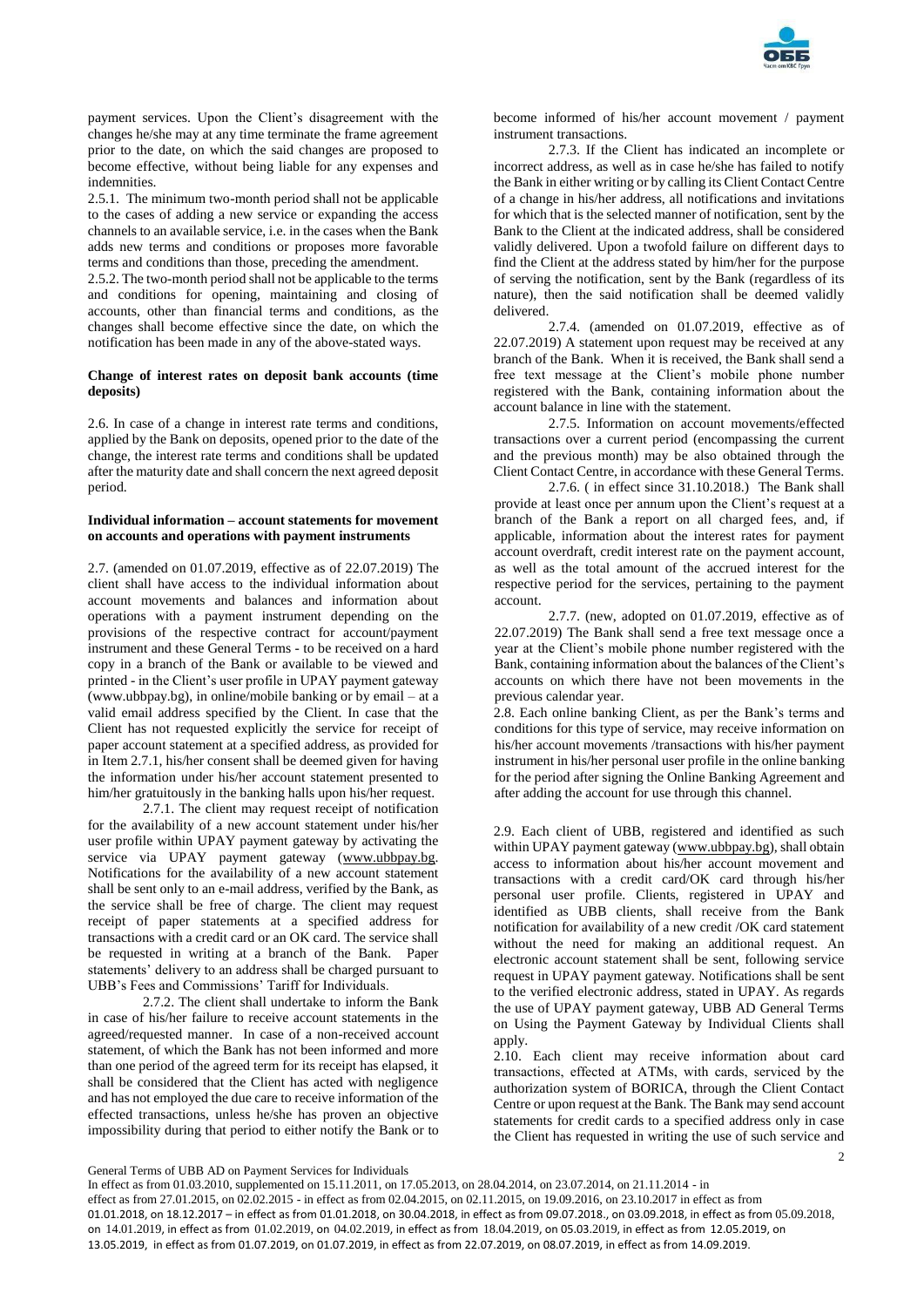

has paid a fee, pursuant to UBB Fees and Commissions' Tariff for Individuals. Account statements shall not be sent for inactive cards or for such, under which there are no liabilities. 2.11. The communication between the parties hereunder shall be mutual and in both directions, in view of which the Client shall be obligated to keep himself/herself updated on a regular basis (at least once per two months) of the changes or the new features of payment services, which UBB offers, through the Bank's website, its branch network or over the phone of the Client Contact Center. The non-performance on this obligation shall be considered a violation of these General Terms and the specific agreement.

2.12. Clients, who have provided and verified their email address, shall obtain information about the products and services, used by them, as well as up-to-date information about other products and services, offered by the Bank. Email verification shall be made through online banking or the UPAY payment gateway. All notifications about payment products and services, sent by the Bank to the Client at an email, registered by the latter and verified by the Bank, shall be considered duly delivered.

## **III. TERMS AND CONDITIONS FOR REGISTRATION AND IDENTIFICATION OF CLIENTS UPON SIGNING AGREEMENTS FOR OPENING OF ACCOUNTS / ISSUING OF PAYMENT INSTRUMENTS**

### **Identification of clients.**

3.1.1. By virtue of the applicable laws the Bank is obliged to identify and verify the identity of its clients by demanding the respective documents, serving for ascertainment of their identity.

3.1.2. The Client shall present a valid identity document with a photograph, issued pursuant to Bulgarian laws or the legislation of his/her country of citizenship. Regarding foreigners, permitted to reside in Bulgaria also a residence permit (longterm or permanent one) is required, issued by the Ministry of Interior authorities. Upon subsequent servicing the Client shall identify himself/herself with the document, used to perform the initial identification or with a re-issued document of the same type.

3.1.3. Representatives of local of foreign natural persons, authorized to open /close accounts, as well as effect operations on these persons' behalf and for their account shall be subject to that same identification /verification procedure, as applicable to the Client.

3.1.4. The Client, respectively his/her representative shall consent to the Bank's photocopying his/her identity document for its archives and for having it entered in its electronic system. 3.2. Along with the identification document the Bank may require from the Client or his/her representative also other documents, as well as the filling out of certain declaration statements in view of the particular product, adherence to regulatory requirements or implementation of good banking practices.

3.3.1. The Client shall be obliged to inform the Bank, (through official or notarized private documents), of each and every change in the facts and circumstances, representing a regulatory requirement for opening an account, which may entail change in identification data and ascertained circumstances upon the initial registration in the core banking system. In case of ambiguity in data regarding a Client, the Bank may deny

performance of a transaction until the duly certification of the occurred changes in the data.

3.3.2. Upon signing an agreement for opening a new account / issuing of a new payment instrument, the Client shall present only recent data, in case there are changes after the initial registration or such data, required according to the specifics of the Agreement for the respective payment instrument.

3.4. The Bank shall be entitled to refuse registration of a client, respectively the opening of an account, with no obligations to motivate the reasons for the denial.

### **Terms and conditions for treatment of persons, authorized by the Client**

3.5.1. Account disposal by a proxy shall be permitted in all branches, in case that the power of attorney has been input in UBB's Authorities Verification Electronic System. The Client has the option to restrict the proxy's disposal to particular branches, as stated in the power of attorney. The power of attorney shall be provided by the proxy in original or in a notarized copy, true to the original.

3.5.2. In case of disposal with amounts in the account by a proxy, the latter shall have to present the identification document, described in the power of attorney. The Bank shall accept the proxy's identification to be also made with a reissued document (upon expiry of the validity of the one, described in the power of attorney). The power of attorney shall have to explicitly indicate the Client's will for disposal by the proxy of the amounts in the account through the respective payment instrument.

3.5.3. Opening of an account by a re-authorized person shall not be allowed. The performance of operations by a reauthorized person in an already opened account shall be allowed only in case the Client has indicated in his/her initial power of attorney the right of the empowered person to reauthorize.

3.5.4. Should the power of attorney contain complicated assumptions, amount limits or other specific restrictions or requirements of the Client, the Bank may either demand opening of a special-purpose account, pursuant to Art. 4.1.3. of the present General Terms, or refuse the rendering of the service to the Client.

3.5.5. In case that the Bank has not been notified beforehand and in writing by the Client that a proxy will appear on his/her behalf, as well as in terms of the range of his/her powers, and the presented power of attorney contains texts, which application is ambiguous, or there is a considerable time period elapsed since the moment of the power of attorney's drafting or its last use, as well as in other cases, explicitly indicated herein, the Bank may refuse rendering the service to the proxy, without justifying its interpretation of the authorization clauses.

3.5.6. In case of changes in the persons, authorized to dispose of the amounts in the account, the Client shall be obliged to immediately and personally notify the Bank. In case of nonnotification, the Bank shall be entitled to the rights under Item 3.5.5. In addition a Data Amendment Card shall be submitted, in the cases when individuals also use online banking.

3.5.7. The Bank accepts that powers of attorney for disposal of current accounts and savings deposits shall concern also deposits, opened to those.

3.5.8. The Bank shall not accept powers of attorney from Clients, (except for powers of attorney, drawn on the basis of a sample form of the Bank), if the date of attestation of the

General Terms of UBB AD on Payment Services for Individuals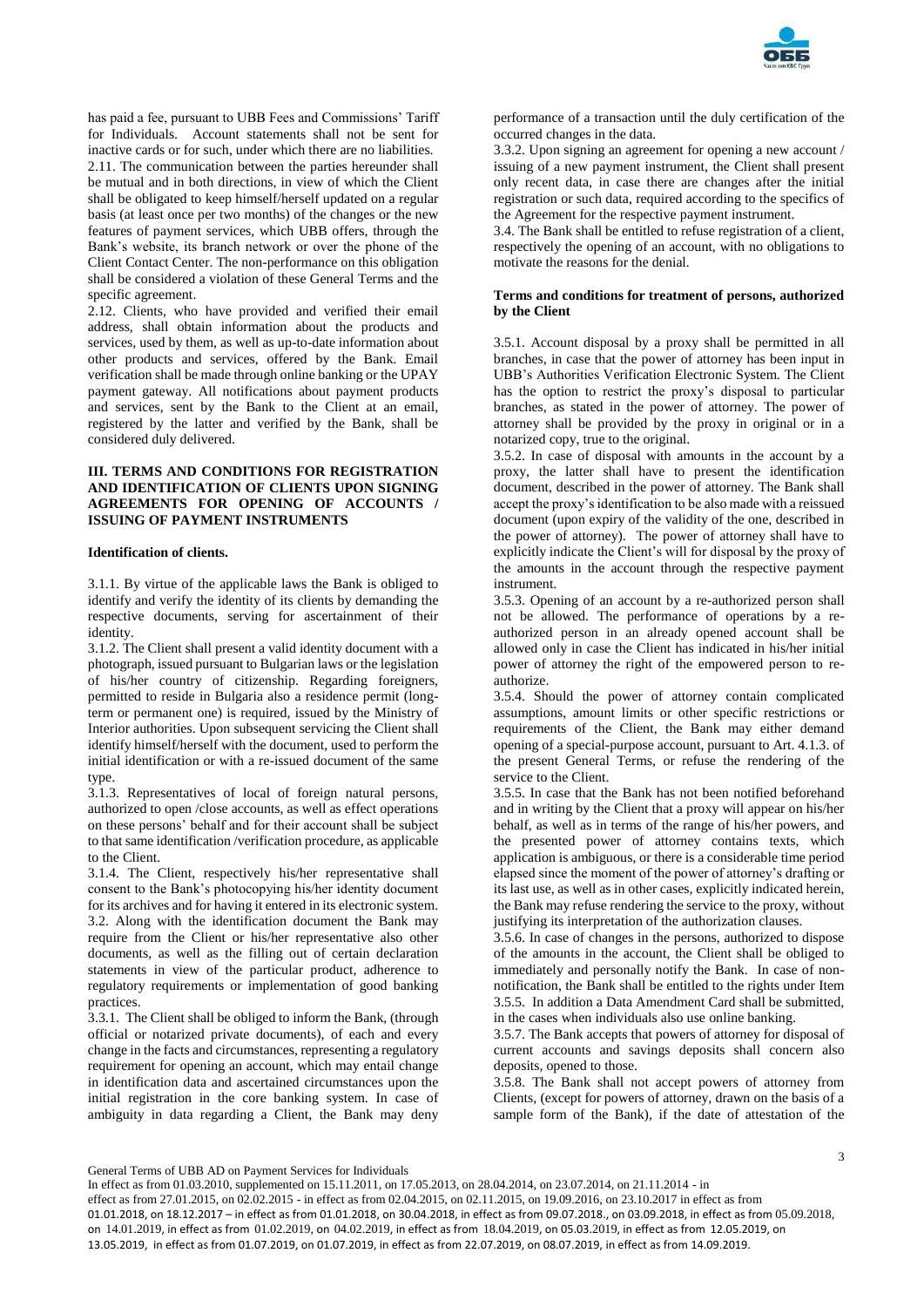

Client's signature precedes the date of appearance of the proxy at the Bank by more than five years.

3.5.9. For representation purposes through a power of attorney, attested by a foreign notary, the authorizer shall have to personally submit the power of attorney at the Bank.

## **Powers of attorney, with signatures attested by a notary public, certified by Bulgarian consulate officials abroad; powers of attorney, certified by local administration authorities in the Republic of Bulgaria and registry judges; powers of attorney, certified by foreign notaries**

3.6.0. For the purposes of receiving bank payment cards and their personalized security features, as well as authentication means for access to online and mobile banking, the Bank shall neither accept powers of attorney with attestation of the Client's signature made by local administration authorities in the Republic of Bulgaria and registry judges pursuant to the procedure of Art. 83 of the Notaries and Notarial Activities Act, nor such, attested by foreign notaries.

3.6.1. The Bank shall accept powers of attorney for disposal of Client's funds, effected through a proxy, holding a power of attorney, certified by foreign notaries, operating only in the United States of America, Canada and the European Union countries.

3.6.2. Powers of attorney, as well as other official documents, drawn up in a foreign country, shall be presented to the Bank certified in a Bulgarian embassy or consulate in the respective country or legalized, respectively accompanied with an "apostille" and translated into Bulgarian language by a sworn translator.

### **Authorization for remote access to payment instruments**

3.7.1. Remote access payment instruments (bank cards, online and mobile banking) shall be used personally by the Client, as he/she shall not be entitled to authorize third persons to use the payment instrument, nor shall he/she cede it to third parties for performing operations with it.

3.7.2. The Bank shall accept proxies for signing agreements on the Client's behalf, as well as for receiving a payment instrument and its personalized security features after its issuance/re-issuance by the Bank, conditioned on observance of the present General Terms and availability of an explicit provision in the power of attorney about such actions.

3.7.3. The Bank shall not provide PIN code via SMS to a mobile phone number, submitted by the proxy. The holder's mobile phone number shall have to be submitted personally at the Bank by him/her, otherwise a PIN code shall be submitted to the proxy only on a hard copy

3.7.4. The Client has the option to authorize another person with access to the account, of which the former is a holder, through an additional debit bank card, issued to the main one. Upon a request for a card with a PIN code via SMS, the code shall be sent to the mobile phone number of the additional cardholder, stated upon his/her registration as a client of the Bank.

### **Power of attorney's revocation**

3.8.1. The revocation of a power of attorney shall be made in writing and explicitly by the Client as this could be performed personally at any branch of the Bank or through a notification. 3.8.2. The Bank shall terminate the rendering of payment services under a power of attorney, when it has received a notification in writing that the power of attorney has been terminated or revoked. The Bank shall not be held liable when it has not been timely notified in writing of either the revocation or termination.

3.8.3. The appearance of a new proxy shall not terminate the former proxies' powers.

## **IV. ACCOUNT TYPES**

4.1. The Bank shall open the following account types to individuals:

- 4.1.1. Current accounts;
- 4.1.2. Savings accounts;
	- 4.1.2.1. Saving deposits;
	- 4.1.2.2. Time deposits;

4.1.3. Accounts with a special regime and purpose: with predefined terms and conditions for disposal or serving a special purpose (donor account, account in favor of a third person); accounts with guarantee functions (escrow accounts), opened to service a large-value purchase, in view of guaranteeing on the part of the Bank, that upon proving the conclusion of a specific deal, the funds will be released in favor of the seller.

4.1.4. Payment Account with Basic Features (PABF). 4.2. Accounts of individuals, needed in relation to the profession or economic activity, practised by them and requiring a registration under the procedure of the Act on BULSTAT Register, shall be opened under the procedure for business clients.

4.3. The Bank may also open other account types, apart from the above described, upon preliminary agreeing the particular terms and conditions with the Client.

4.4. Within the framework of the above-described account types the Bank may provide to a particular group of Clients target products, which specific terms and conditions are regulated in the respective agreements and Tariffs.

4.5. The Bank shall be entitled to provide each Client with the opportunity to choose a combination of the products, offered by the Bank under the terms and conditions, stated in the Tariff.

### **Current Accounts**

4.6. The Bank shall open a current account for an indefinite period in the Client's name, in and from which against consideration fund transfers and deposits shall be received and payments shall be effected within the available amounts.

4.7. The client may use an overdraft on the account up to a preliminary defined contractual limit, based on a separate agreement, concluded with the Bank.

#### **Payment account with basic features -PABF**

4.7.A. The Bank shall open a payment account with basic features in Bulgarian leva (BGN) for an indefinite time period, as a tool for fee-based delivery of the following services:

- 1. Payment account opening, servicing and closing;
- 2. Depositing of funds in a payment account;

General Terms of UBB AD on Payment Services for Individuals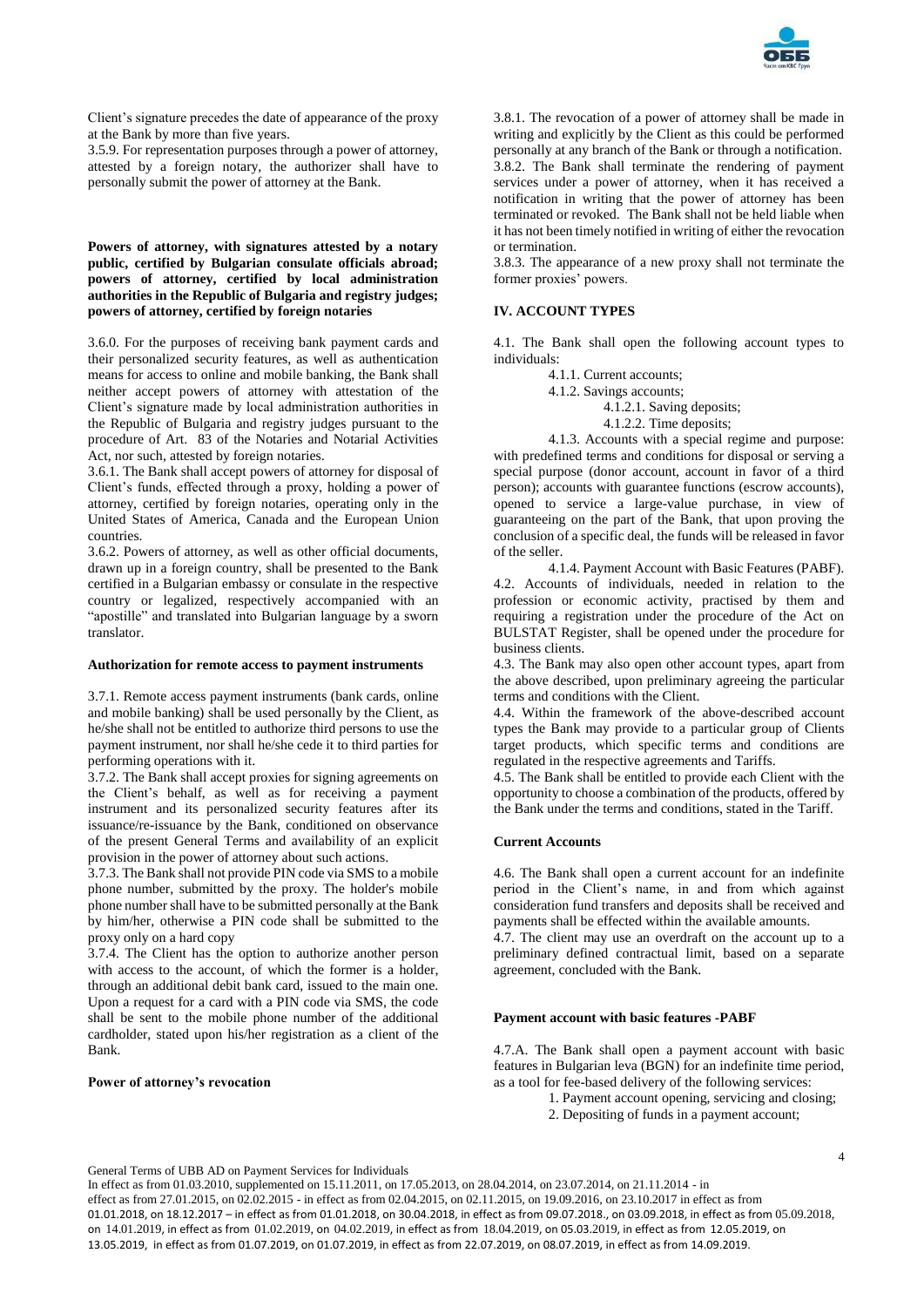

3. Cash withdrawal from the payment account at a teller desk

4. Execution of the following payment transactions:

а. Direct debits;

b. Payment transactions via a payment card, including online payments, cash withdrawals at ATMs, as well as cash withdrawals at POS terminals of the Bank;

c. Credit transfers, standing orders included, at ATMs, POS terminals or teller desks, when available, as well as via the Bank's online banking systems

4.7.B. The Bank may refuse opening of a Payment Account with Basic Features in the following cases:

1. The client already holds a Payment Account with Basic Features with the Bank, unless notified that his/her account is going to be closed.

2. The client has declared that he/she holds a Payment Account with Basic Features with another bank on this country's territory, unless stated that notification has been given to him/her that the said account is going to be closed.

3. Opening of the account would entail breach of the legal provisions, governing the prevention of the financial system's involvement in money laundering and terrorism financing.

4. 7.C. The Bank shall notify the Client in writing of the grounds for refusal under the preceding items, unless disclosure of such information contradicts the national security aims, public order or legislation preventing the financial system's involvement in money laundering and terrorism financing. With the notification the Bank shall inform the Client of the procedure for submission of complaints against the refusal and of the possibility to refer to the Bulgarian National Bank (BNB) and the Payment Disputes' Reconciliation Commission.

### **Savings accounts**

4.8. Savings accounts cover savings deposits and time deposits.

### **Savings Accounts**

4.9. Savings deposits represent accounts for storage of funds over an indefinite period for saving purposes.

4.9.1. Savings deposits can also be child savings deposits, as well as a deposit under a special condition. Savings deposits shall be opened in favor of third persons only upon availability of family reasons.

4.9.2. An Account Holder of a child deposit can be any infant or minor Bulgarian citizen.

A child deposit shall be opened:

а. For infants (children, who have not reached 14 years of age) by any parent or guardian, as the amounts on deposit shall be disposed of against presentation of a permit, issued by the respective regional court;

b. For minors (children, who have reached 14 years of age, but have not completed 18 years) by the minor herself/himself, with the consent of one or both parents or guardians, as in case of disposal with funds – after presenting a permit by the respective regional court;

C. By minors themselves, who are aged over 16 years and married, against presentation of a civil marriage certificate.

### **Time Deposits**

4.10. Under a time deposit agreement the Bank accepts to keep money, payable on a particular date (maturity) or upon other terms and conditions for payment, as stipulated in the agreement. The safekeeping may also be effected through blocking an amount in a current account or a savings deposit of the Client.

4.11. A time deposit agreement can be concluded under the condition that the Client is a holder of an account in the same currency type, in which he/she wishes the time deposit to be opened. The individual features of the selected deposit type shall be indicated in the respective agreement and the Tariffs.

4.12. The disposal of the deposit shall be made through the account, to which it has been opened.

4.13. In the case of a standard time deposit the Client may select at maturity one of the following options:

4.13.1. To renew the deposit over the same period, while also adding to the principal the accrued interest from the previous period;

4.13.2. To renew the deposit over the same period with the amount of the initial principal, while posting the accrued interest in the account, to which the deposit has been opened;

4.13.3. To terminate the deposit, while posting the principal and the accrued interest in the account, to which the deposit has been opened;

4.13.4. For separate deposit types the Client may select the accrued interest to be posted in an account, different from the one, to which the deposit has been opened.

4.14. The Client may terminate a time deposit agreement upon presenting his/her copy of the Time Deposit Agreement and an identity document.

4.15. The Client may terminate a time deposit agreement without penalty in the accrued interest, on the date, specified in the agreement. If this date is a non-business day, the closing shall be performed on the first business day, following the date of the period's expiry.

4.16. Upon early termination of the agreement on the part of the Client or upon enforcement actions, the Bank shall accrue interest on the amount for the time of its actual staying on deposit at a reduced interest rate, as determined in the Tariffs. 4.17. Upon termination of an agreement for a time deposit in a foreign currency the amount, which is smaller than the smallest denomination banknote in the respective foreign currency, shall

be paid in its BGN equivalence, according to the buy exchange rate of UBB.

### **Accounts in favor of third persons and donor accounts**

4.18. Apart from child savings deposits the Bank may open accounts in favor of a person, specified by the negotiator under assumptions, provided for by law. If the third person fails to give his/her consent for the stipulation in his/her favor within a deadline, specified in a notification for the opened account, the funds shall be reimbursed to the negotiator.

4.19. An account in favor of a third person can also be opened under donor campaigns, as well as in case of incapacity of the person, in whose favor the funds are being raised, to consent to the stipulation made in his/her favor, i.e. upon absence due to medical treatment, the consent shall not be required. Upon disposal with the funds in the account, the regime, envisaged in the agreement for account opening or in an enactment, shall be observed.

General Terms of UBB AD on Payment Services for Individuals

5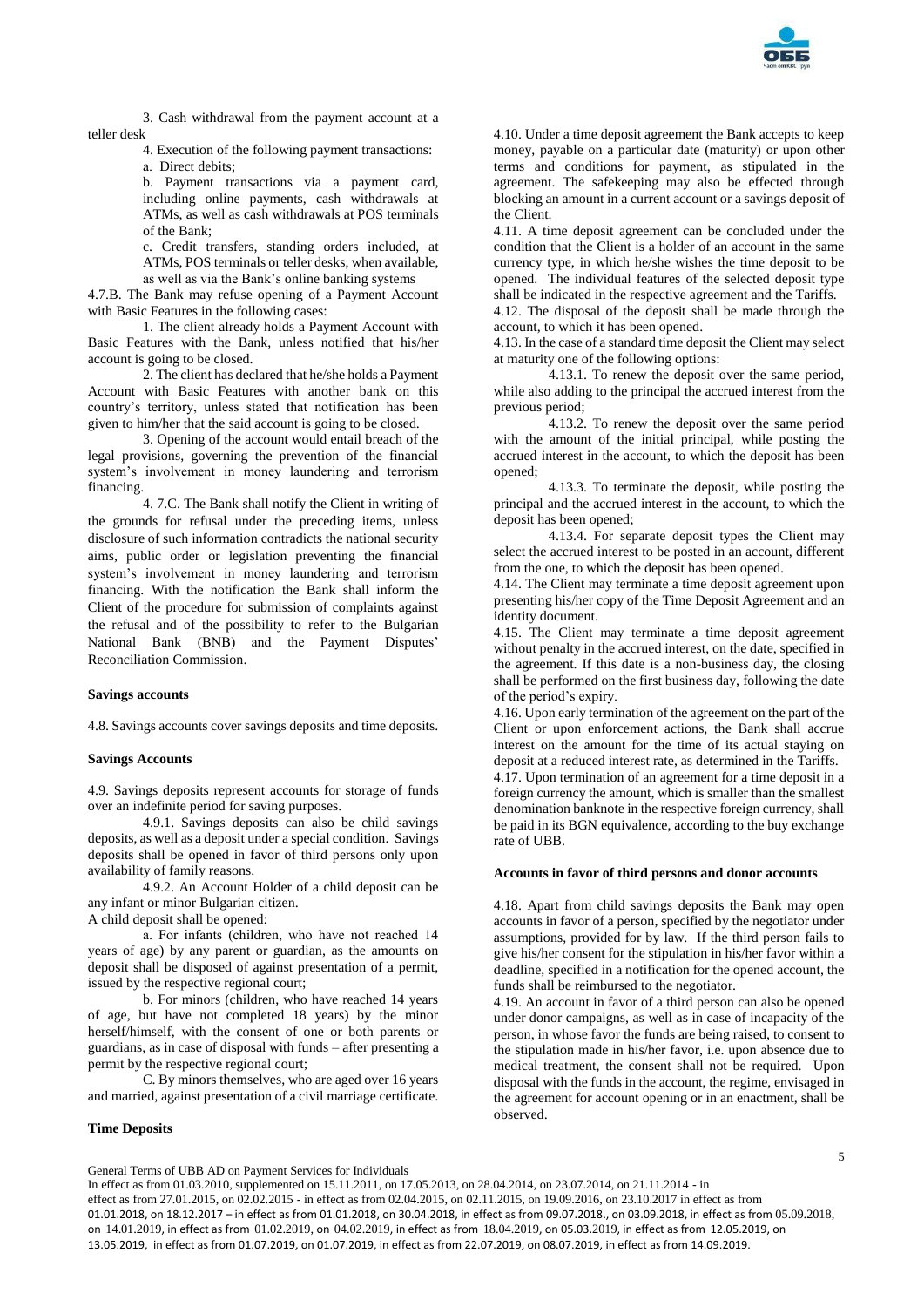

## **Donor accounts, opened by the person, in whose favor the funds are being raised**

4.20. Donor accounts for treatment of minors shall be opened by their legal representative, while for persons of lawful age, impeded to be present in the Bank – by a relative of theirs, who shall declare the type of her/his kinship ties with the person, in whose favor the account is being opened. The Bank shall not reimburse donor installments to the depositors in case of failure to achieve the purpose of fund raising or upon other circumstances. Upon accomplishing/failure to accomplish the purpose and having a remaining balance, it will be disposed of by the person, in whose favor the account has been opened.

## **Account disposal and closing**

4.21. Accounts shall be disposed of and closed by the Client at any UBB branch, with the exception of accounts with a special regime and purpose, which shall be disposed of in the branch of their opening.

## **Interest rates**

4.22. The Bank shall accrue interest on the account balance, in accordance with the interest rate, applicable to the specific account type, as indicated in the Interest Rates' Tariff. Amounts below the minimum balance, specified in the Fees and Commissions' Tariff, shall not bear interest.

4.23. The Bank shall deduct and pay a tax on the income from interest, pursuant to the effective legislation.

### **IVA. PAYMENT ACCOUNT SWITCHING**

### **(Current account and Payment Account with Basic Features)**

4.24. The Bank shall deliver to its Clients a service for switching a payment account when the payment accounts have been maintained in one and the same currency with other banks in the Republic of Bulgaria.

4.25. Information as to the terms and conditions for switching payment accounts, covering the role of both the switching and the accepting bank during each stage of the procedure on payment account switching and the related deadlines, are available on a durable storage medium in the Bank's website www.ubb,bg, as well as on a hard copy upon request at any branch of the Bank.

## **V. TERMS AND CONDITIONS FOR EFFECTING PAYMENTS**

5.1. Account funds shall be disposed of through payment documents, prepared by the Bank, payment documents, containing all essential requisites, required by the regulator, as well as regulated remote methods for effecting transactions through bank cards, online banking, mobile banking and a Call Center, while observing the specific characteristics of the different account types, the legal requirements and the terms and conditions of the Bank.

5.2. The Bank shall effect payments from the account only by order of or with the preliminary consent of the Client, under terms and conditions set by her/him, up to the available account balance and the agreed overdraft. The Bank shall not perform partial payments under separate orders or payment requests. An exception to these rules shall be made only for enforcement

actions as provided for by the law, in the cases of ex-officio collection under the procedure of Ordinance № 3 of the BNB, as well as upon refunding of amounts, received in the account due to an error or incorrectly effected operations (ex-officio rectification transfers).

5.3. The Bank shall perform the payments in the chronological sequence of receiving payment orders / requests, except for the cases of enforcement collection of receivables and ex-officio rectification transfers.

5.4. The types of payment operations, performed by the Bank, are: withdrawal and depositing of cash; ordering and receiving credit transfers; ordering and receiving cash transfers; giving a consent for direct debit; ordering and receiving a direct debit request; payment operations with a card.

## **Costs**

5.5. The Bank shall accept for execution credit transfers with the following instructions in terms of expenses:

5.5.1. Shared (SHA) – the payer and the beneficiary shall pay the fees and commissions respectively to the payer's bank and to the beneficiary's bank, as the correspondent bank may deduct expenses from the fund transfer amount. ;

5.5.2. At the expense of the payer (OUR) – the payer shall pay all fund transfer fees, including those of the beneficiary's bank;

5.5.3. At the expense of the beneficiary (BEN) - the beneficiary shall pay all fund transfer expenses, including those of the payer's bank.

5.6. The restrictions on determining the expense allocation manner are specified in the Bank's Tariff, *Fund Transfers* Section.

5.7. The client shall undertake to pay all fees, commissions, interest and other due amounts, as indicated in the Bank's Tariffs, including exchange rate differences (in case the Bank performs currency conversion upon a received transfer in a currency, different than the currency in which the account is being maintained).

## **Authorization of payment operations**

5.8. A payment operation is considered authorized from the moment, in which the Client has:

5.8.1. Submitted a signed payment order (upon effecting a credit transfer or cash operations) or has given a written consent in a branch of the Bank (upon effecting a direct debit) or

5.8.2. With a remote method she/he has:

a. Submitted a payment order or has given his/her consent through the online or mobile banking channel, while observing the specific requirements for operation through this particular channel;

b. Submitted a payment order or has given consent for effecting a payment operation through the Client Contact Center, for which an audio recording is being kept;

c. Payment operations with a card are permitted after consent has been provided and upon verifying the Client's identity in the latter's capacity as an authorized cardholder through one of the following ways:

- Upon ATM transactions through entering a PIN code;
- Upon POS transactions through signing the POS receipt and/or entering a PIN code;

General Terms of UBB AD on Payment Services for Individuals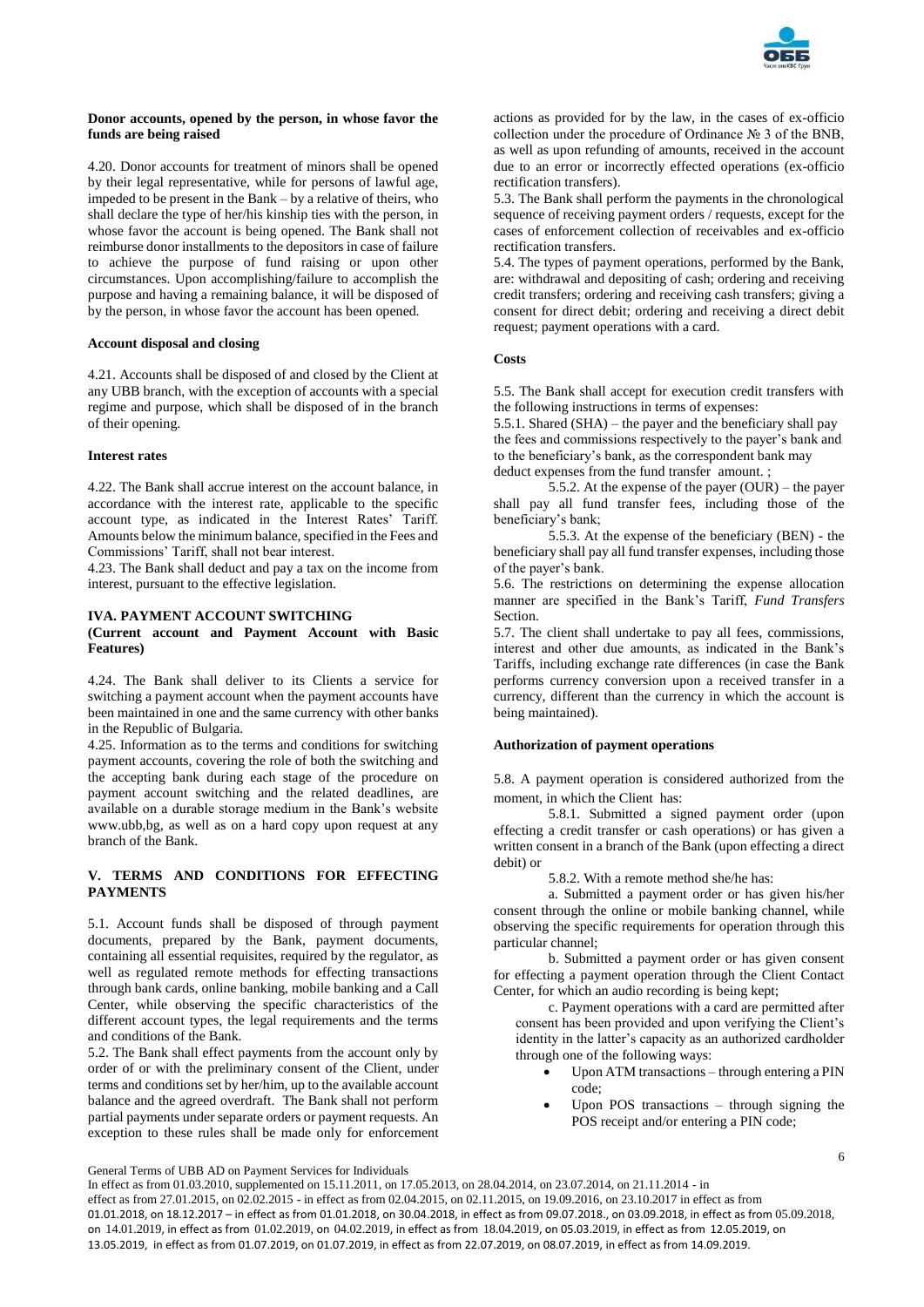

- Upon payments without the card's physical presence – for orders by mail /telephone – through entering a CVC2/CVV code;
- Upon payments without the card's physical presence when paying for goods and services at web merchants:

- for merchants, non-maintaining 3D Secure Protocol, known under the *Verified by Visa* trademark or *MasterCard Secure Code* - the card number, validity date, a 3-digit code, printed on the reverse side of the card (Card Verification Value (CVV) or Card Verification Code (CVC));

- for merchants, maintaining 3D Secure Protocol, known under the *Verified by Visa* trademark or *MasterCard Secure Code* - the card number, validity date, a 3-digit code, printed on the reverse side of the card (Card Verification Value (CVV) or Card Verification Code (CVC)) and a 3-D Secure code, entered upon using the *Secure Online Payments* service.

 Received sound and/or light confirmation for the payment order's acceptance (upon contactless payment at a terminal device, designated with the contactless payment logo  $\sum_{n=1}^{\infty}$  up to a maximum amount, determined by the Issuer (the Bank) or the relevant card organization;

d) upon receipt at the Bank of a payment order, submitted by the Client through a Payment Initiation Service Provider (PISP).

### **Deadlines, terms and conditions for submission of orders and effecting of payment operations (credit transfer, direct debit and cash transfer)**

5.9. The Bank shall perform the payment operations under Item 5.4 hereof, while keeping the deadlines for execution, cut-off time for receiving orders and fee allocation principles, as specified in the Fees and Commissions' Tariff. When the payment order is received on a non-business day, it shall be considered received on the next business day. When the payment order has been received on Saturdays, it shall be deemed received on the first business day to follow.

5.9.1. In case by the cut-off time for receipt of payments to be processed within the current day, there is no balance provided in the account, sufficient to effect the payment order, the Bank shall return the payment document to the Client or shall make it available for her/him in the branch where it has been submitted;

5.9.2. A payment order, submitted through online banking or mobile banking shall be submitted one-off for processing in the Bank's accounting system.

5.9.3. Order for a cash transfer in BGN shall be submitted within business hours for work with clients of the Bank's respective branch. No cancellation of a payment order shall be possible after its acceptance by the Bank. The Client shall become aware of the Bank's terms and conditions for effecting one-off payment operations prior to submitting the order;

5.9.4. A direct debit order shall be submitted within business hours for work with clients of the Bank's respective branch, on condition that the payer is the holder of the current account with UBB. No cancellation of a payment order shall be possible after its acceptance by the Bank. The Payer may cancel the payment order as late as the end of the business day, preceding the agreed date for debiting his/her account.

5.9.5. The client may deposit his/her direct debit consent with the Bank, in which she/he can indicate terms and conditions, under which the Bank is to debit her/his account upon a beneficiary's order. A copy of the consent shall be sent to the beneficiary.

5.9.6. The client may cancel the payment and withdraw the payment order, submitted by her/him or direct debit consent only if her/his account has not been debited up to the moment of withdrawal. The bank administration costs for the cancellation shall be at the Client's expense and up to an amount, as determined in the effective Fees and Commissions' Tariff.

5.10. The Bank may, after a written notification to the Client, refuse to apply some of the forms for cash or electronic payment on account, including refuse the effecting of a foreign currency transfer in order to observe international requirements, including imposed embargo restrictions on particular countries, legal entities /natural persons and organizations or risk limits of the Bank, as well as upon nonfulfilled obligations under contractual relations with UBB.

The Bank shall reserve itself the right to change the cut-off time for receipt of payments, specified in the Tariff, of which it shall notify the Client, according to the terms and conditions of Section II herein.

5.11. The deadlines for execution of payment operations shall be, as follows:

- For crediting the account of the beneficiary's provider of payment services – by the end of the next business day, following the moment of the payment order's receipt; this period shall be extended with yet another business day upon initiation of paper-based payment operations.
- Upon effecting of payment operations through RINGS – the deadline for crediting the account of the beneficiary's provider of payment services is by the end of the business day, on which the payment order has been received.
- Upon execution of payment operations in another currency within the European Union – the contractual deadlines between the user of payment services and its provider shall not exceed 4 business days after the moment of the payment order's receipt.

## **Additional documents**

5.12. In case of cross-border fund transfers, as well as in case of payments between residents and non-residents within this country's territory, all documents, required pursuant to the foreign currency laws shall have to be provided.

5.13. Pursuant to the effective legislation and upon request by the Bank, the Client shall present a written declarationstatement on the origin of funds.

### **Currency Conversion**

5.14. Upon a received or ordered fund transfer in a foreign currency, different than the currency in which the account is being maintained, the Bank shall perform ex-officio currency

General Terms of UBB AD on Payment Services for Individuals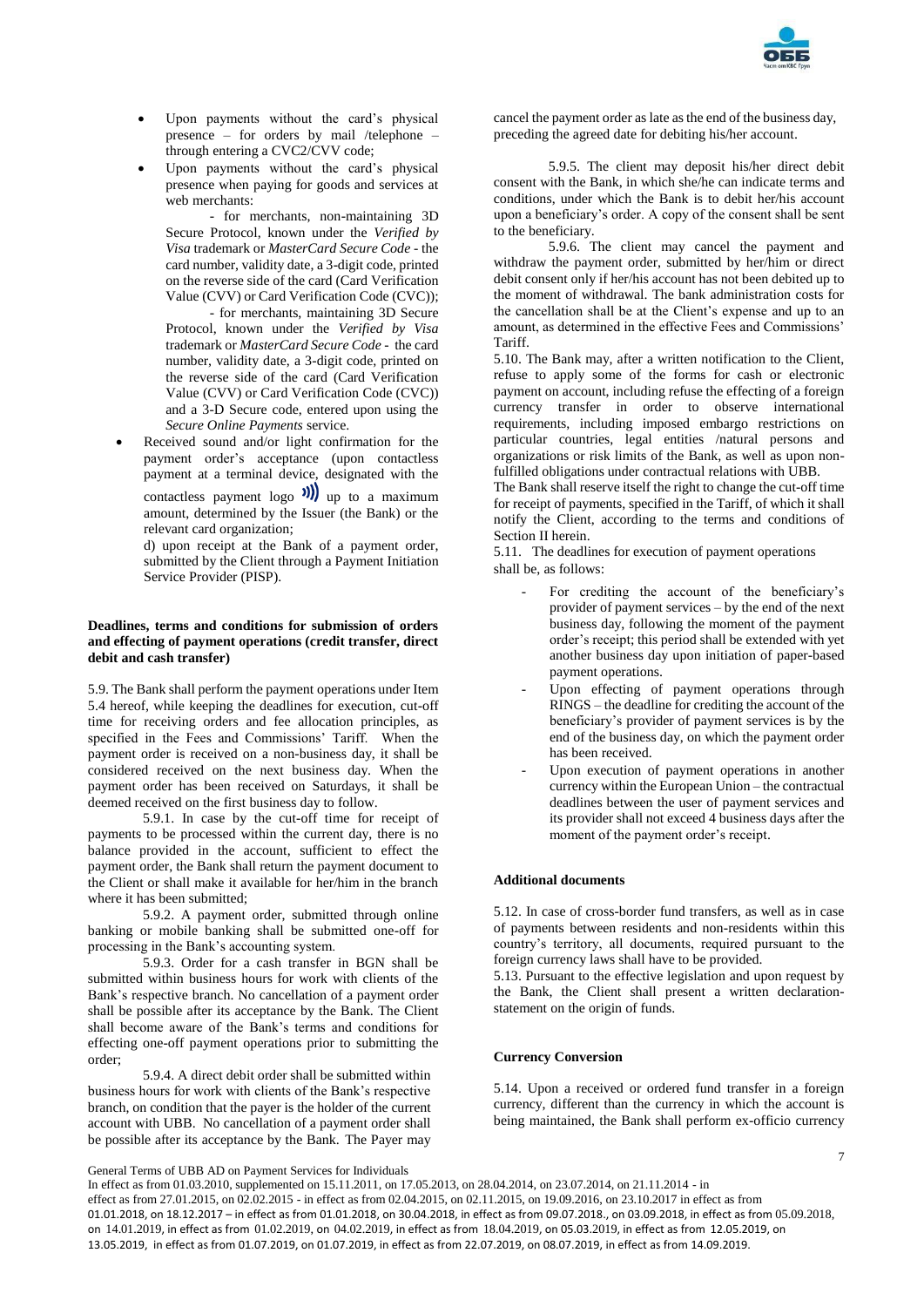

conversion (arbitration) upon terms and conditions, specified in the Fees and Commissions' Tariff.

5.15. Information on the exchange rates, applied by the Bank during the execution of payment operations, is available in the banking halls and through online and mobile banking, as the applicable exchange rate shall be the one, valid at the moment of effecting the operation.

### **Right of refusal to effect ordered payments and ex-officio operations**

5.16. The Bank may refuse to effect a payment order in case there is ambiguity in the representative power of the person, submitting the payment order; unclear or illegibly filled in documents; lack of required documents, relating to the payment; imprecise instructions; presence of international sanctions in relation to individuals, institutions or countries, related to the order, submitted by the Client, etc. The Bank shall not accept clients, involved in any kind of virtual currency activities (crypto currencies, bitcoins, etc.) nor shall it provide payment services related to such currencies, including, but not limited to any payments towards platforms, trading in such currencies.

5.17. In case since the latest active operation on account there is an elapsed period of over six months (or another period according to the Bank's judgment), UBB shall apply additional measures for verifying the payer's identity, including also photocopying an identity document.

5.18. In case of erroneously received funds in an account of another holder due to an error of a Provider of Payment Services and regardless of whether the Client is payer or beneficiary of the transfer, the Bank shall be entitled to debit ex-officio the account with the amount of the incorrect transfer, while notifying the Client of the made rectifications. When funds have been received in the account as a result of fraud, the Bank shall be entitled to debit ex-officio the account with the respective amount and to effect an ex-officio rectification transfer to refund the improperly received amounts to an account of the payer or to an account of the payer's Provider of Payment Services, regarding which the Client gives his/her unconditional and irrevocable consent by accepting these General Terms and by signing the agreement for account opening.

5.19. By virtue of Ordinance № 3 of the BNB the Bank shall be entitled to collect ex-officio from the account amounts, payable to it by the Client, under receivables of UBB (i.e.: payment of interest, repayment installments under loans and credit cards, expenses for notification and collection of receivables, etc.), as well as under fees and commissions, payable to it by the Client for rendered banking services, pursuant to the Tariffs, as of the moment of the amounts' deduction. If there are no funds in the particular account, the amounts may be collected from all other BGN or foreign currency accounts of the Client with the Bank. In case the currency in the account/s is different than the currency of the debt, the Bank shall be entitled to purchase an amount equal to the amount of the debt (at the exchange rate of UBB for the debt currency), by also deducting the expenses made.

### **Recurring utility bill payments**

5.20. The Bank's Clients may select on a monthly basis to effect electronic payment of obligations under utility bills through a current BGN account or a credit card, issued by UBB.

5.21. The registration for payment of obligations to different companies is possible to be made for a different account or, respectively, for a different credit card.

5.22. Registration for payment of utility bills with a credit card shall be possible, on condition that the card has not been blocked.

5.23. Payments of obligations can be made of both the holder of the account / card, as well as of a third individual, explicitly registered by the Client.

5.24. For having the service rendered, the Client needs to fill in a consent form for payment of utility bills through a direct debit – a sample form in which the Client shall indicate all utility companies, with which he/she wishes payments to be performed, and submit this form at a branch of the Bank or through the remote channels, indicated in Item 5.25.

5.24.1. The consent, submitted by the Client, shall not be bound by time and it may be revoked at any branch of the Bank, through filling out a consent/ consent change form, as well as through any of the remote channels, indicated in Item 5.25.

5.25. The form can also be filled in remotely through:

5.25.1. Online banking, while observing the specific requirements for using this channel.

5.25.2. Mobile banking, while observing the specific requirements for using this channel.

5.26. The Client may select either an automatic or manual mode for confirming utility bill payments, by stating it in the consent as per Item 5.24 herein.

5.26.1. Confirmation mode change may be made at a branch of the Bank, through the remote channels, indicated in Item 5.25, as well as via the Client Contact Centre.

5.27. Upon a selected automatic payment mode the Client shall indicate the respective account /card, from which the payments of obligations under a particular identification number shall be made, as the Client may also enter a maximum amount limit for payment under each particular identification number.

5.27.1. In case the amount payable exceeds the limit, determined by the Client, payment shall not be effected. Such obligations can only be paid manually by the Client through the remote channels, described in Item 5.25.

5.27.2. Processing of automatic mode payments shall commence as from the first business day, following the registration of the respective consent for payment, upon availability of an obligation under the identification number, registered with the company.

5.28. Upon a selected manual confirmation mode, the Client needs to effect the payment through one of the remote channels, indicated in Item 5.25, while observing the specific requirements for using the respective channel and by selecting the account /card, from which the payment will be made.

5.29. Utility bill payment shall be effected only in case the obligation amount and the fee for effecting the transaction, as per the Bank's Tariff, is up to the available balance of the Client's account /card (own funds, agreed overdraft on account and available credit limit under a card).

5.30. No partial payment of obligations shall be allowed. The Client may pay all obligations that have originated under a particular identification number, however he/she shall not be able to effect payments under separate invoices for this particular identification number.

5.31. Clients may register for receipt of free of charge e-mail notifications about:

5.31.1 Registration of a new consent for utility bill payment.

## General Terms of UBB AD on Payment Services for Individuals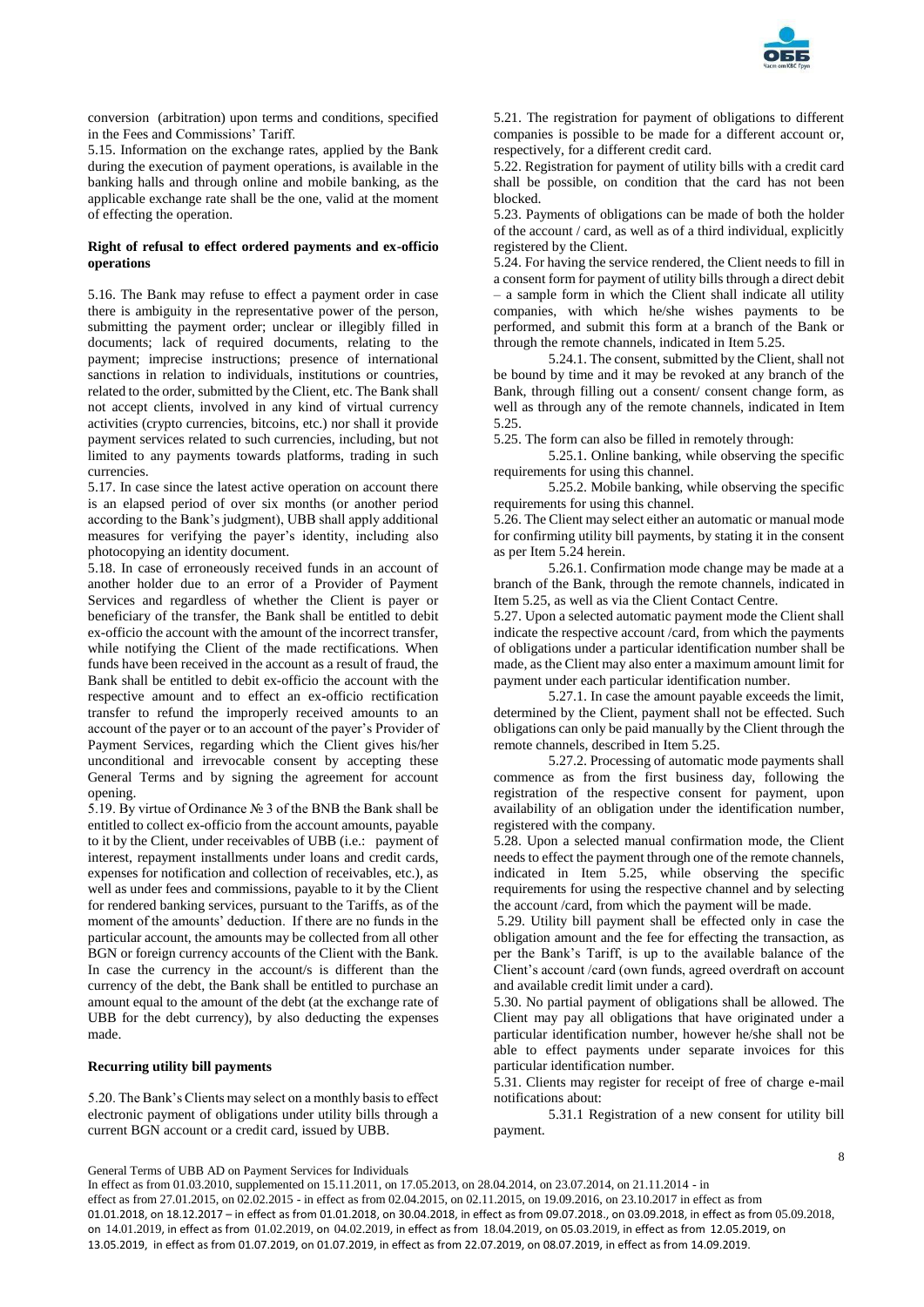

5.31.2 Availability of a new obligation;

5.31.3 In case of unpaid obligation, only upon first unsuccessful attempt. Such notification shall be sent only to clients that have chosen automatic payment mode.

5.31.4 Change in existing consent.

5.31.5 Consent deactivation.

5.32. Activation/deactivation of the service for receipt of e-mail notifications as per Item 5.31 can be made at the Bank's branches, as well as through the remote channels under Item 5.25. E-mail notifications shall be sent for all consents, registered by the Client.

5.33. Upon a change in the identification numbers on the part of some of the stated companies, the Client agrees that the Bank shall automatically continue with payments to the respective company under the new identification number, supplied by the company and corresponding to the subscriber number, stated by the Client upon his/her registration for the service.

5.34. In case of a loss, theft or unlawful deprivation of the credit card, registered by the Client and its re-issuance a new number, the Bank shall automatically continue with the payment of services to the utility companies, registered by the Client. Payment of utility obligations shall not be allowed only in case of closing the credit card or its blocking because of past due payables.

5.35. Upon a dispute, arising from the Client's obligations to a utility company, the Bank shall not be deemed party to it, nor shall it be held liable for the authenticity of any data (such as the existence of obligations, obligation amounts, inaccurate or missing payment-related information etc.); for which the Client shall have to contact the respective company.

5.36. The Bank shall not be held liable upon technical issues, relating to access to the systems of the separate companies.

5.37 The Bank shall not be held liable upon submitted by the Client wrong identification numbers with companies, as well as upon wrongly stated e-mail address for notification receipt purposes.

### **Recurring payments**

5.38. The Bank's clients may select to effect recurring payments from a standard current account, savings account, *Comfort* account, *Privilege* account, Payment Account with Basic Features and *Activity* account.

5.39. In order to register for the service the Client needs to fill in an order for recurring payments in view of effecting automatic recurring payments - a sample form, stating the following:

5.39.1. Data about the beneficiary and the latter's bank account (beneficiary's name, IBAN, bank and the bank's BIC code);

5.39.2. Amount of the requested recurring payment;

5.39.3. Day of the month for effecting the payments, on which the client's account will be debited with the indicated amount. In the cases when during various months such day is either a non-business one or non-existent, the payment shall be effected on the next business day;

5.39.4. Payments' recurrence (frequency). The client shall select the transactions' frequency with the following options: one, three, six, nine months or one year;

5.39.5. Start date (date of first payment). Date, from which the automatic transactions will be initiated;

5.39.6. End date (date of last payment). Date, on which the last payment will be made. In case such date has not been specified in the recurring transfer order, the latter shall be in effect until cancelled (for an unlimited period of time);

5.39.7. Account of the Client, from which recurring payments will be made.

5.40. Recurring payments can be:

5.40.1 Intrabank (within the system of UBB);

5.40.2. Interbank – routed to other banks on Bulgaria's territory.

5.41. Transactions' currency:

5.41.1. Upon interbank transfers only transactions in Bulgarian leva (BGN) are allowed;

5.41.2. Upon intrabank transfers, permitted transactions are in either Bulgarian leva or in some of the following currencies: EUR, USD, CHF and GBP. Fund transfer in foreign currency shall only be made in case the payer's and the beneficiary's accounts are in one and the same currency.

5.42. The Client shall have to ensure the needed amount for effecting the payment by the end of the previous business day, preceding the payment date. When the selected payment date is a non-business one, the Client shall have to ensure the needed amount on the last business day preceding it.

5.43. Recurring fund transfers shall be effected prior to the start of the Bank' business hours for clients. When the selected payment day is a non-business one, fund transfers shall be effected on the next business day.

5.44. Recurring payment shall be made only on a designated day, as upon lack of funds or for some other reason, no payment shall be made within the days to follow.

5.45. In case of a non-effected transaction - the registration for the service shall not be discontinued for the subsequent periods. 5.46. Transaction limits. Upon registration for the service the following limits per separate transaction shall be applied:

5.46.1. Up to BGN 10 000 for interbank transfers;

5.46.2. Up to BGN 10 000 or up to 5 000 currency units for intrabank transfers;

5.47. Registration for the service can be made:

5.47.1. At any UBB branch;

5.48. A submitted by the Client recurring payment order may be withdrawn at any branch of the bank.

5.49. A recurring fund transfer shall be effected only in case the sum of the amount to be paid and the transaction fee is up to the available balance in the Client's account. Effecting of partial payments shall not be allowed.

## **VI. REMOTE METHODS FOR ACCESS TO ACCOUNTS AND EFFECTING OF PAYMENTS**

## **General principles for issuing, using and closing of remote access payment instruments**

6.1. Each Client may also dispose of his/her accounts remotely, by using the following remote access payment instruments:

6.1.1. Online and Mobile banking, after signing a separate agreement for online banking;

6.1.2. Debit or credit card, after signing an Agreement for issuing of a debit card to an account or a Credit Card Agreement for access to a provided credit limit;

6.1.3. By calling the Client Contact Center, for which it is not necessary to sign a separate Agreement.

6.2.1. The Bank shall issue the payment instrument, for which an agreement has been signed, and shall deliver it to the Client together with the respective protective means (PIN code, password, etc.), while ensuring its keeping secret from its employees and third parties;

6.2.2. Bank cards shall be issued within 3 (three) business days of signing the respective agreement.

General Terms of UBB AD on Payment Services for Individuals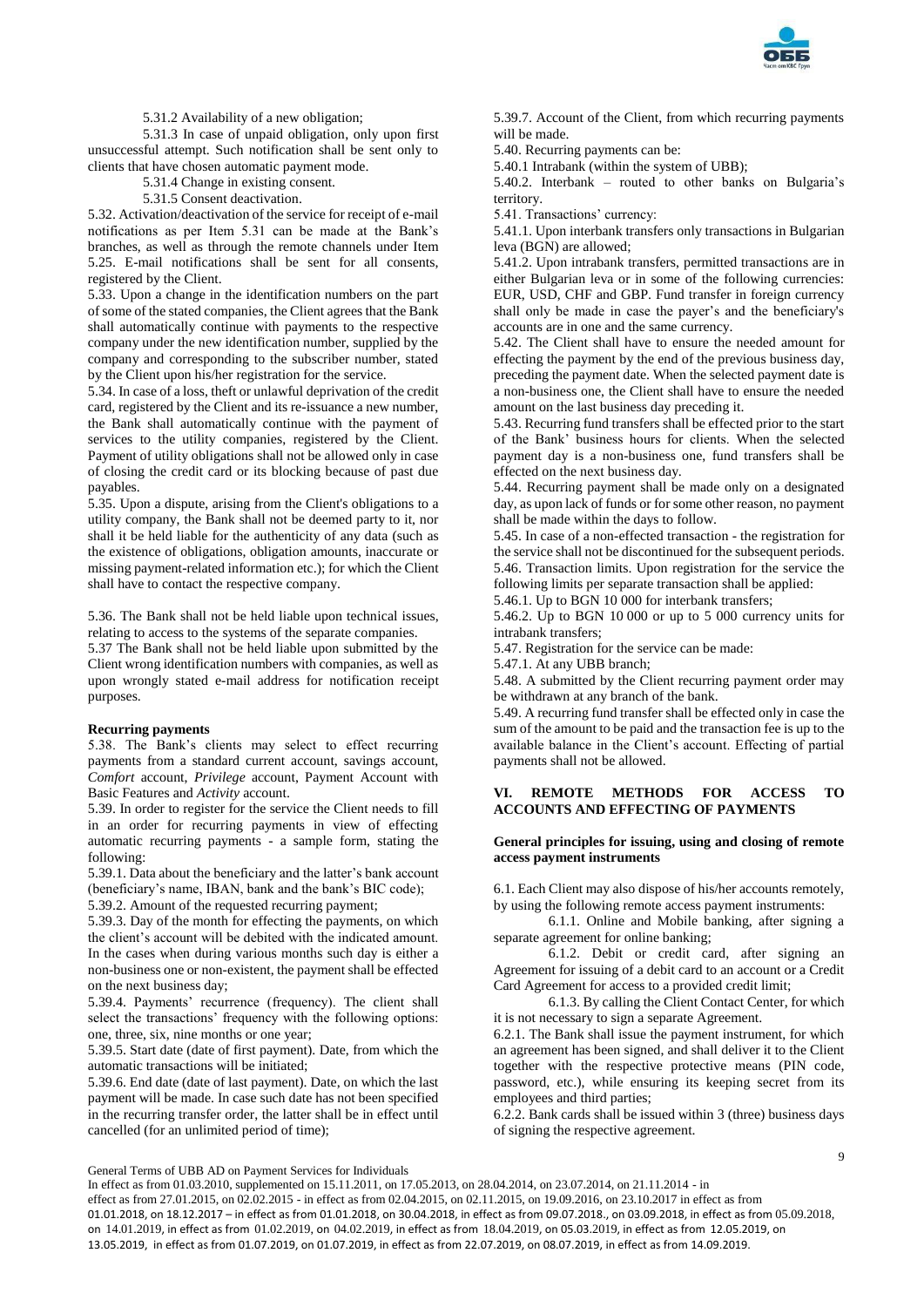

6.2.3. Generated on paper passwords for online banking shall be delivered to the Client within 5 (five) business days, following their request.

6.3. Upon effecting transactions, the Client shall undertake to observe the security instructions for the respective instrument, provided by UBB and to monitor its periodical updating in the Bank's website.

6.4. Remote access payment instruments shall be used only personally by the Client, with no possibility to authorize third individuals. If the Client wishes another person to have remote access to the account of which he/she is a holder, he/she can use the following methods:

6.4.1. In terms of debit cards – request the issuing of an additional card to the main one, which to be used by a person, nominated by him/her;

6.4.2. In terms of online banking – the individual, specified by the Client to be included as a representative through an online banking Data Amendment Card, while observing the requirements of Item 7.5 of Section VII.

6.5.1. The Client shall undertake to use the payment instrument, issued to him/her and the respective means for its use and to store them reliably and safely, by protecting them from being lost, stolen, forged, from unauthorized access, or usage in another illegal manner, destruction, breaking, scratching, demagnetizing or other similar actions, rendering them unfit for use.

6.5.2. Each Client shall be obliged to regularly (at least once every two weeks) monitor the transactions with a remote access payment instrument and their registering in the Bank.

## **Notification and blocking**

6.6. In case of suspicion for illegal use of a payment instrument the Client shall immediately notify the Bank in view of undertaking the respective measures (blocking of the instrument, its re-issuing with a new number, change of a PIN code, etc.)

6.7. The Client shall immediately notify the Bank of any destruction, loss, theft, some other unlawful deprivation, forgery or illegal use, disclosure of the secrecy of the respective means for access and authentication, related to the payment instrument (PIN code, passwords, client numbers, etc.), as well as of performing an operation with the payment instrument, which has not been authorized by the Client and of an error or irregularity in administering the account, found by him/her.

6.8. The notification regarding a bank card shall be made over the phone (specified on the card, or through the Client Contact Center) or by visiting the nearest office of the Bank during business hours.

6.9. The notification regarding the online banking shall be made over the phone of the Client Contact Centre (indicated on the Bank's website) or in writing, through submitting a Data Amendment Card at the branch of the Bank, where the online banking agreement has been signed, and in case this proves impossible, the Client shall notify and submit a Data Amendment Card at the nearest branch.

6.10. Having been notified, the Bank shall block the payment instrument.

6.11. Upon availability of objective reasons (such as, but not limited to inclusion of a card in a list with compromised payment instruments, received from an International Card Organization; availability of data for using the card on devices, which, as per information at the Bank, have been subject of manipulation; retained card at an ATM; suspicions, pertaining

to the card's security or for unauthorized / fraudulent use of the card; availability of a technical issue with a card lot; pre-term mass re-issuance due to migration to either a new standard or to a new software system, considerably enhanced risk for the Client from non-performance of the obligation for payment – in terms of cards with a provided credit limit /overdraft etc.), the Bank may re-issue/block the payment instrument, by informing the Client within the shortest possible period, unless such information cannot be provided, due to restrictions in the applicable legislation.

6.12. The Bank may block the credit card or refuse its reissuance in case of considerably increased risk that the Client may not be able to fulfill his/her obligation for repayment of the utilized credit limit. By considerably increased risk, the Bank understands presence of bad credit history of the Client with either UBB or with another bank.

6.13. If the Client has consecutively made three wrong PIN attempts, the use of the card for PIN-based transactions shall be automatically blocked. Upon an attempt to subsequently use an ATM, the card may be retained by the device.

6.14 Upon a forgotten PIN, and after a request by the Client, submitted in writing at a branch of the Bank or via the Contact Center, the Bank shall issue a new PIN on a hard copy or re-issue the card with a PIN code via SMS, for which the Client shall pay a fee, according to the Tariff.

6.15. De-blocking of a payment card – permitting the effecting of operations with the card, after cancellation of the reason for blocking. The de-blocking request shall be submitted, as follows:

- At an office of the Bank the de-blocking shall become effective within 4 /four/ business hours of receipt of the Client's written request at an office of the Bank.
- Via online and mobile banking (for cards, serviced through UBB's authorization system) - could be done only with regard to a card, which has been blocked by the Client via online or mobile banking. The card shall be accessible for use immediately after its deblocking by the Client.
- Through the Client Contact Centre

6.16. The access to online banking/mobile banking, as well as to effecting of payment operations through those channels may be blocked by the Bank upon the following conditions:

- For objective reasons, related to the security of the authentication data, or of the system, and/or upon well-founded suspicions for orders, unauthorized by the Client and submitted via online or mobile banking through using the authentication means.
- In the cases when the Client or his/her representative with his/her actions breaches the requirements of the currently effective regulations, and of the present General Terms, jeopardizes the security and the proper functioning of the service.

6.17. The Bank shall notify the Client about the blocking of access/effecting of payment operations and the respective reasons, if possible prior to the blocking or immediately afterwards at the latest, unless disclosing such information is not allowed due to security reasons or compliance with legislative requirements.

## **VIA. ACCESS TO PAYMENT ACCOUNT/S WITH ANOTHER PROVIDER OF PAYMENT SERVICES FOR THE PURPOSE OF PROVIDING INFORMATION ABOUT THE ACCOUNT/S**

General Terms of UBB AD on Payment Services for Individuals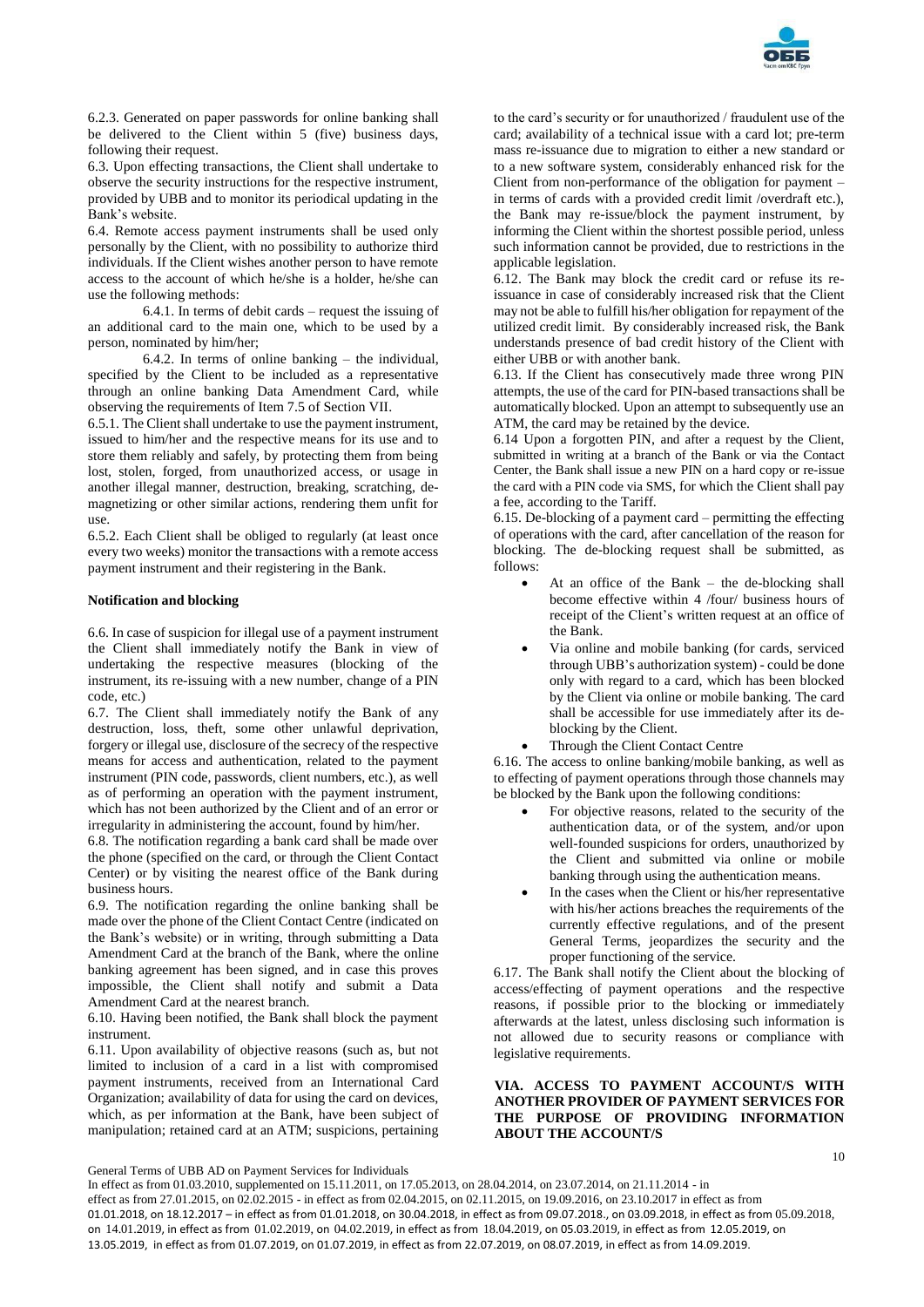

6.17.A. While observing the provisions of the current General Terms, the Bank provides an option for visualization of summarized information through its specialized mobile device application (mobile banking), regarding the balance and the history of movements on payment accounts, serviced by other providers of payment services, which are accessible online, without an option for execution of payment operations (Account Information Services).

6.17.A.1. Upon the conclusion of an agreement for a payment service, offered by the Bank, the acceptance of the present General Terms and upon filing a request through the mobile banking for adding an account/s of the Client, serviced by another provider of payment services, the Client shall give his/her explicit consent to the Bank for provision of Account Information Services.

6.17.А.2. (amended on 08.07.2019, effective as of 14.09.2019) The Bank shall not be held liable in case of failure to provide Account Information Services, where the impossibility is due to a reason/s beyond the Bank's control, including, but not limited to, non-functioning and/or inaccessibility of the interface for access to the provider of payment services, servicing the account with regard to which Account Information Services are being provided.

6.17.A.3. (amended on 08.07.2019, effective as of 14.09.2019) By using the Account Information Services, the Client consents to and grants the Bank the right to access the Client's accounts, serviced by other providers of payment services for the purposes of having their balances and payments history visualized in the mobile banking. The client consents to UBB's storing and processing balance and history of operations of only those accounts, selected by the Client for this purpose and is aware that those account balances - visualized in the UBB mobile banking - may not be real-time balances, reflecting all approved and/or pending operations on the account/s.

6.17.A.4. (amended on 08.07.2019, effective as of 14.09.2019) The client is aware of and accepts that the parameters of the provided Account Information Services are dependent on the proposed functionalities by the payment services providers, servicing the accounts and/or are in line with the terms and conditions under the payment services agreement, concluded by the Client and the respective provider of payment services, servicing the account/s. The authentication of the Client, required to provide the Account Information Services, shall be performed by the respective provider of payment services, servicing the account/s, as the Bank shall not store sensitive data about the payments for the purposes of providing Account Information Services.

6.17.A.5. The Bank reserves its right to change the scope of the provided Account Information Services, including to change the list of payment services providers, servicing the accounts, with regard to which Account Information Services are being provided.

VIB. ENSURING ACCESS TO A PAYMENT ACCOUNT WITH THE BANK FOR THE PURPOSES OF PAYMENT INITIATION AND ACCOUNT INFORMATION SERVICES

6.17.B. The Client shall have to employ due care upon the selection, appointment and use of either AISP or PISP.

6.17.C. The Bank shall not be a party to the contract between the Client and the respective AISP/PISP. The Client shall be fully responsible for the AISP/PISP selection, for determining the terms and conditions, upon which the respective providers are going to render such services, as well as ensure that they shall adhere to the relevant to them provisos, made between the

Bank and the Client, and relating to the said services. In particular, the Bank shall accept incoming payment orders, relating to a payment account of the Client, as well as requests for information about a payment account of the Client, submitted through an AISP/PISP and conditioned on the Client's authentication, as initiated by the latter. The Bank shall not be held liable for provision by the Client to AISP/PISP of his/her personalized means for access to the payment account with the Bank. Account Information Service Providers (AISP) shall not be entitled to submit orders for execution of payment operations from a payment account of the Client with the Bank. 6.17.D. The Bank shall be entitled to refuse access for an AISP/PISP to a payment account, if it has found or upon having grounds to believe that there is unauthorized access or the Client's account is being accessed by the AISP/PISP for attempted fraud purposes, including unauthorized initiation of a payment operation or initiation of a payment operation for attempted fraud purposes. In cases falling within the scope of the preceding sentence, the Bank shall employ due efforts to inform the Client, except when the provision of such information is not permitted for security reasons or in view of complying with regulatory requirements, or in view of observing regulatory requirements, thwarting the provision of information to the Client.

## **VII ONLINE BANKING, MOBILE BANKING AND ELECTRONIC NOTIFICATIONS**

7.1. UBB clients can use online banking (Internet banking at the following web address https://ebb.ubb.bg), 24 hours a day, seven days a week, as payment orders shall be executed within the business hours of the Bank in accordance with the specified in the Tariffs deadlines for acceptance and processing of BGN and FX transfers. The terms and conditions, instructions and the technical requirements for using the service are published at the online banking web page in *Security*, *Frequently Asked Questions* and *Help* sections.

7.2. The Client shall have to personally request the online banking service either through online registration via the Bank's webpage www.ubb.bg, or in its branch network.

7.2.1. Upon online registration the Client shall sign remotely an agreement for the service and shall be granted access to a limited number of services.

7.2.2. Upon registration in the Bank's branch network, the Client shall indicate access rights, involving passive and/or active operations and shall sign an Agreement for using the service.

7.2.3. Upon conclusion of the Online Banking Agreement with the Bank, the Client shall sign an Online banking Registration Card, stating the numbers of the accounts, for which he/she would like to receive information or effect banking operations through the online banking channels.

7.2.4. (amended on 08.07.2019, effective as of 14.09.2019) In order to use the online banking services, the Client shall also provide a mobile phone number, needed for receipt of SMS passwords/ codes for activation and verification.

7.2.5. (new, adopted on 08.07.2019, effective as of 14.09.2019) Clients with an e-mail address, verified through online banking and not registered in UPAY payment gateway, shall obtain automatic access to the said gateway and they shall be eligible to use the gateway following acceptance of UBB AD General Terms on Using the Payment Gateway by Individual Clients. Information about the verification procedure has been published on the online banking web page within *Frequently* 

11

General Terms of UBB AD on Payment Services for Individuals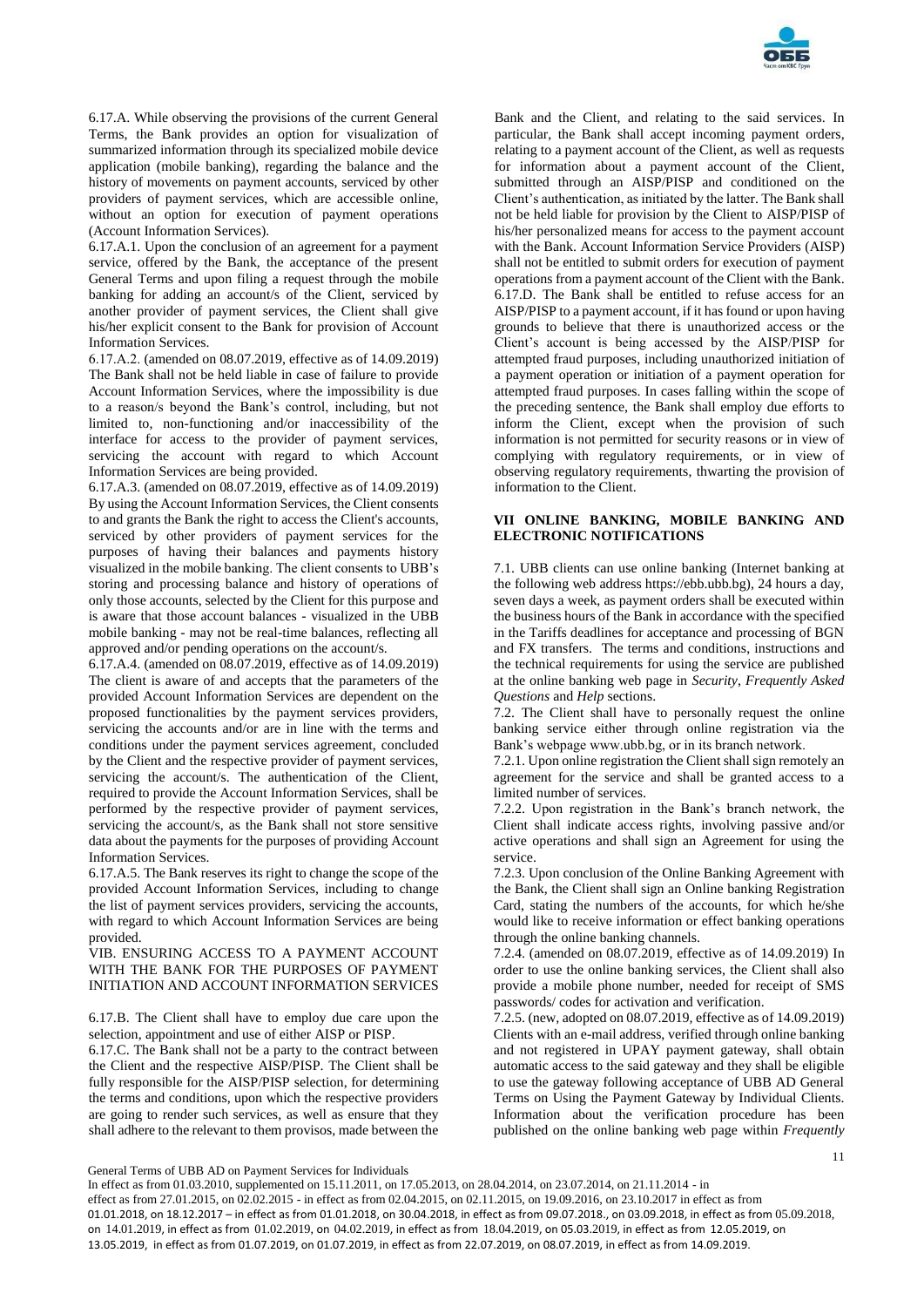

## *Asked Questions* and *Help* sections.

7.3.1. (amended on 08.07.2019, effective as of 14.09.2019) .Upon login to the online banking system purposes the Client needs to authenticate himself/herself with a user number, a login password for online banking and have to enter a uniquely generated one-off code/password:

a) received through an SMS to the mobile phone number of the Client, provided as per It. 7.2.4 or

b) generated by a hardware device, property of UBB, or

c) generated by a mobile application for iOS and Android operating systems.

7.3.2. (amended on 08.07.2019, effective as of 14.09.2019) Upon executing orders for payment transactions, the Client shall need to additionally enter a uniquely generated dynamic code/password:

a) received through an SMS to the mobile phone number of the Client, provided as per It. 7.2.4 or

b) generated by a hardware device, property of UBB, or

c) generated by a mobile application for iOS and Android operating systems.

7.3.3. (amended on 08.07.2019, effective as of 14.09.2019) Upon intrabank fund transfers between own accounts of the Client, as well as upon payments to accounts of trusted beneficiaries, specified by the Client, the requirement under It. 7.3.2 shall not be applied.

7.4. The signing of a Client's instructions to the Bank during the execution of operations within the online banking system through the authentication and signing means, as indicated in Art.7.3, shall have the effect of an electronic signature within the meaning of the Electronic Document and Electronic Authentication Services Act (EDEASA), as, on the grounds of Art. 13, Para.4 thereof the Bank and the Client shall agree that in their mutual relations they shall deem such signatures handwritten.

7.5. The online banking services shall be used only upon the personal instruction of the Client. The empowering for using the online banking service shall be made while observing the requirements in the present General Terms.

7.6. Online banking offers the following services: information about current balance on accounts; information about account movements; reports on initiated fund transfer orders for direct debits; information about foreign currency exchange rates; information about utility bill payments and changing the mode of their effecting; registration and withdrawal of consent for utility bills' payment; payment of obligations for utility services with a credit card; ordering of intrabank and interbank transfers, as well as direct debit transfer orders; processing of received transfer orders for direct debits; FX transfer orders, purchase-sale of foreign currency between accounts of the Client; opening of accounts and deposits for natural persons; information about credit cards - checking disposable limits, latest monthly statement, recent transactions, repayment of an utilized credit limit; submitting of orders for trade in securities, for which an agreement for brokerage services has to be signed in advance at a branch of the Bank; adding of existing accounts with UBB for access through the electronic channels; request for debit card issuance by receiving a PIN code via SMS; payment of liabilities for local taxes and fees; changing of system login passwords; changing of a registered e-mail address.

7.7. The Bank shall reserve itself the right to add new and amend the above listed services, while informing its clients through the respective channels and at its internet page.

7.8. The Bank shall be entitled to determine limits for the

execution of payment operations through online banking and introduce other restrictions, as well as establish additional requirements, including procedural ones, when this is necessary due to requirements of the effective legislation or for security maintenance reasons in accordance with the technical standards and conditions for online banking.

7.9. Changes, relating to the Client's online profile and his/her access to online banking products and services shall be executed, as follows:

7.9.1 through the online banking channels - as regards the products and services, for which such functionality has been enabled;

7.9.2. After submitting a Data Amendment Card with the necessary changes, signed by the Client at the Bank's branch network;

7.9.3. By a request through the Client Contact Centre.

7.10. Fund transfers through the online banking channels shall be effected, while observing the following terms and conditions:

7.10.1. Fund transfers between residents and non-residents, as well as cross-border transfers shall be effected while observing the requirements of the Currency Act and the enactments on its application.

7.10.2. The Bank may require the presentation of documents in electronic or paper form, in accordance with the requirements of the effective legislation;

7.10.3. Payment documents with a specified future value date for execution shall be processed on the date, indicated in the payment document, as the processing shall be effected automatically one-off at the beginning of the system day, upon ensured sufficient available balance in the account as at the previous day end.

## **Mobile banking**

7.11. Upon signing an online banking agreement the Client is being provided with the opportunity to make inquiries on the accounts, requested for access via online banking, as well as to effect particular transactions via the specialized application for mobile devices on iOS and Android operating systems, called Mobile Banking.

7.12. The instructions and the technical requirements on installing and using the application, as well as the comprehensive list of transactions and services, accessible through the mobile application, are described in *electronic banking Channels* section on www.ubb.bg, as well as in *Security Recommendations* and *FAQ* sections of the specialized mobile banking application. .

7.13. The rules and regulations for online banking in the present General Terms shall also be applicable to the mobile banking, unless indicated otherwise herein or in the online banking agreement.

7.14. For activation of the mobile banking application the Client shall identify himself/herself by entering the valid for online banking user name, login password and code, sent to his/her mobile phone. For access, inquiries, registration for services and placing payment orders with the Bank the Client shall authenticate himself/herself with the PIN code or fingerprint login, set upon activation of the mobile banking application , as well as with an embedded software token.

7.15. The signing of the Client's statements to the Bank, including upon the execution of operations through the mobile banking application via a PIN code or fingerprint, as well as in

12

General Terms of UBB AD on Payment Services for Individuals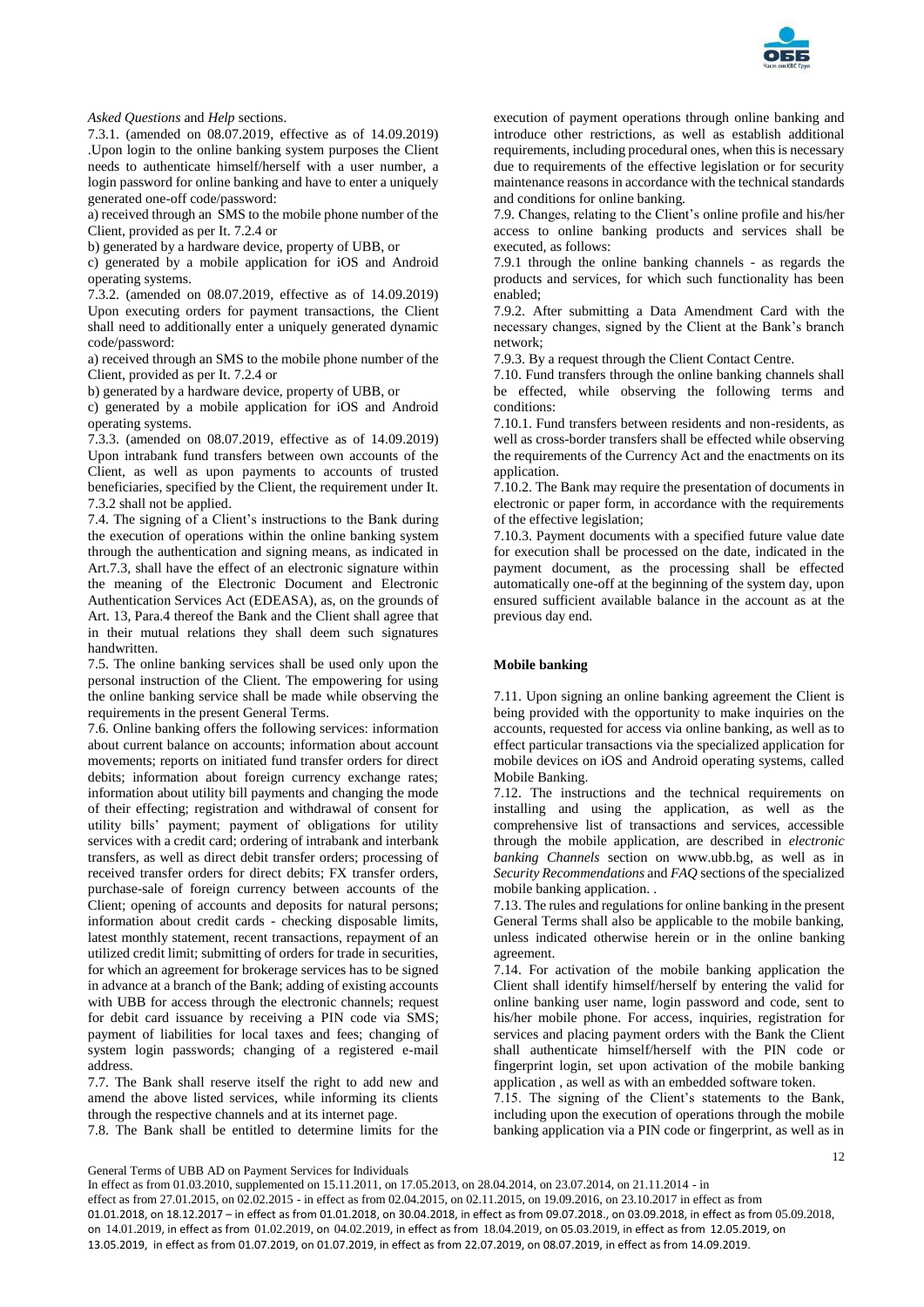

a combination of selecting/marking of fields and/or buttons, and/or menus for statement and/or confirmation by the client in the Mobile Banking, shall represent an electronic signature within the meaning of the Electronic Document and Electronic Authentication Services Act (EDEASA), as, by virtue of Art. 13 Paragraph 4 of EDEASA the Bank and the Client agree that they shall consider this signature handwritten in the relationship between them.

7.16. In case the Client operates with the specialized application through a compromised (rooted or jailbroken) device, upon each and every login in the application there will be a warning message on the screen of the device. The Bank shall not be held liable for payment operations, effected through using the specialized application from a compromised (rooted or jailbroken) device.

## **Electronic notifications**

7.17. (With effect from 01.07. 2019) The Bank's clients may subscribe for the Electronic Notifications service at a branch of the Bank, through online and mobile banking or through the Client Contact Centre. Through this service they will receive information via SMS/Viber/e-mail for their account movements and monthly account balances and via SMS/Viber for transactions with bank cards, as by submitting the request they also acknowledge acceptance of the terms and conditions for using the service, integral part thereof.

7.18. (With effect from 01.07.2019) A fee shall be due for the sending of SMS/Viber messages as per the Bank's Fees and Commissions' Tariff. The Bank reserves its right to send a determined by it number of free-of charge SMS messages to the mobile phone number, stated by the Client to the Bank, concerning transactions with bank cards, as the Client shall be entitled at any time to explicitly refuse their receipt at a branch of the Bank.

## **VIII. BANK CARDS**

8.1. The bank payment card is a type of payment instrument, on which information has been recorded electronically and which is used repeatedly to authenticate the Client to whom the card has been issued. It provides remote access to the funds in a bank account and/or to a pre-defined credit limit, negotiated between the Client and the Bank.

8.2. The Bank (also referred to in this Section as Issuer) shall issue bank payment cards (debit and credit ones) with requisites, in accordance with the standard requirements of the respective international card payment organization (ICO) and with a personal identification number (PIN code), for Visa and Mastercard-branded cards also printed (embossed) name of the Client on the front side.

8.3. The card is property of its Issuer and shall be provided for use to the Client following the signing of a respective application and the other needed documents.

8.4. The Bank shall issue international debit cards and revolving credit cards with a grace period, bearing the logo of the International Card Organizations (ICO) VISA and Mastercard. The debit and credit cards, issued by the Bank, can be used in this country and abroad.

8.5. The card shall be issued with validity over a fixed period of time, which validity shall be written in a MM/YY

(month/year) format on the front side of the card and shall expire on the last calendar day of the indicated month. 8.6. According to the manner of disposable balance formation,

the bank cards, issued by UBB shall have:

- disposable balance, based on the actual account balance (own funds);
- disposable balance, based on a provided overdraft on the account; The amount, conditions and collateral of the overdraft are stipulated in a separate Overdraft Agreement;
- disposable balance, based on a granted revolving loan, which can be utilized only through the Card. The amount, conditions and collaterals for the overdraft loan shall be stipulated in a separate agreement between the Bank and the Client;

### **Bank card issuance**

8.7. For having a card issued to him/her the Client shall fill in an Application form, in which he/she shall provide to the Bank the data, needed for card issuance.

8.8. In order to have a debit card issued the Client shall have to be a holder of a current account or of a Payment Account with Basic Features.

8.9. Several debit cards can be issued to one account for either the Client, or for additional cardholders, nominated by him/her. 8.10. The Bank shall issue additional cards upon the request of a Client -holder of either a current account or a Payment Account with Basic Features, which request shall have to be submitted at an office of the Bank. The Client shall state in the application data about the additional cardholder, as he/she may also determine individual limits for using the additional card. The additional card enables the effecting of all payment operations, as determined in accordance with the present General Terms. The limits under the additional card may be amended only by the Client - holder of the current account, through submitting a request at an office of the Bank. A cardholder of an additional card shall be entitled to:

а. Receive the card in person, while becoming equally responsible for the card's storage and usage as is the Client holder of the current account;

b. dispose through the additional card, issued to him/her, of the funds in the account, to which the said card has been issued;.

c. The Cardholder of an additional card shall be entitled to temporarily block the card, issued in his/her name without stating a reason for that or due to the card's loss/theft. 8.11. For credit card issuance purposes the Bank shall make an assessment of the Client's creditworthiness, based on the data in the Application and the information, accessible through public registers in Bulgaria.

8.12. The card shall be issued along with a 4-digit Personal Identification Number /PIN/, which is unique and known only to the Client. The Personal Identification Number / the PIN code shall be provided via SMS to a telephone number personally stated by the Client, or on a hard copy, if the Client has explicitly indicated that.

8.13. The Client's PIN code is a strictly personal, 4-digit code, which is being entered on the keypad of the ATM or through the electronic POS terminal, equipped with a special PIN-entry device and serves for proving the Client's identity upon PINbased transactions.

General Terms of UBB AD on Payment Services for Individuals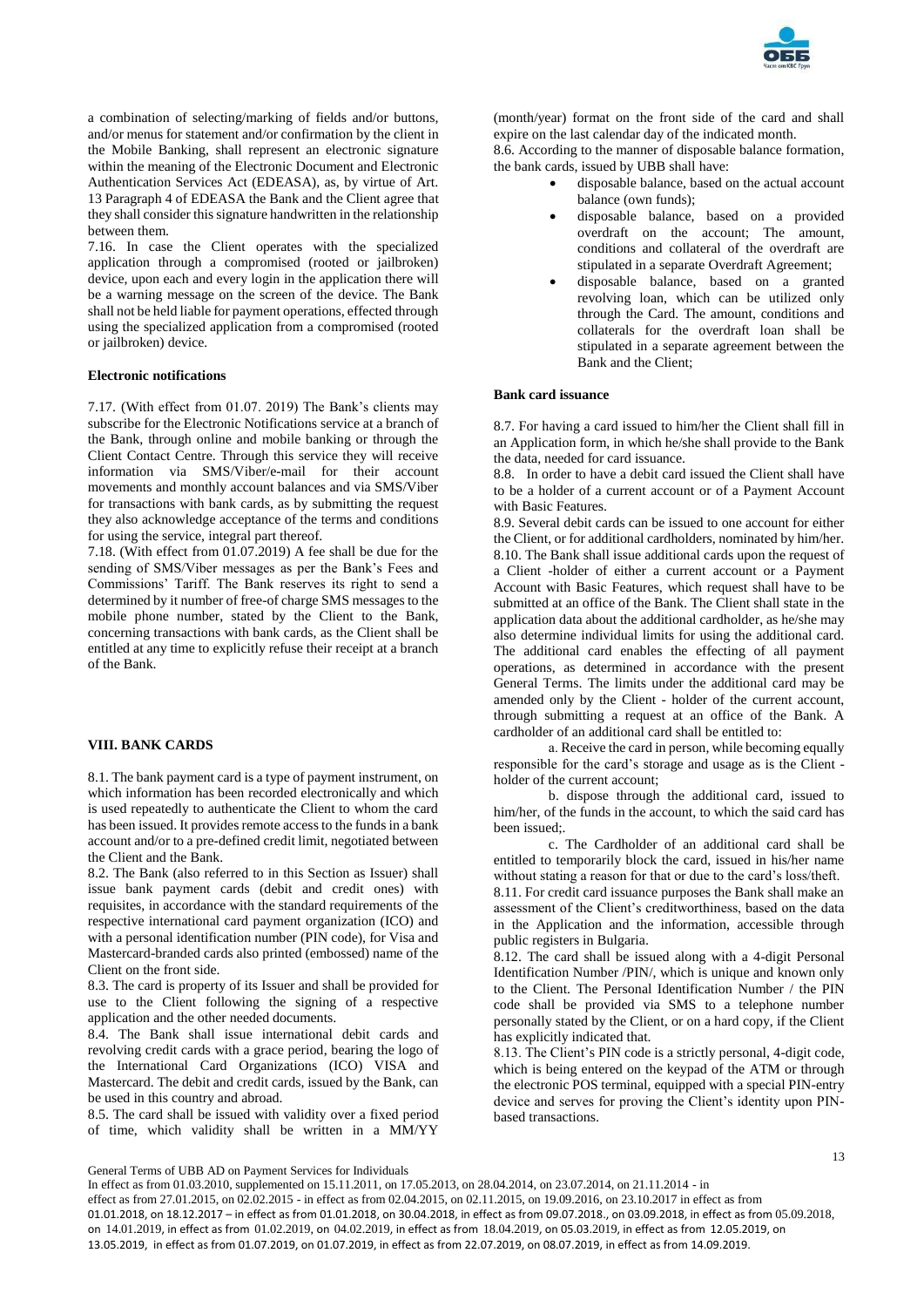

8.14. As from receipt of the card and PIN code the Client shall assume full responsibility for their safekeeping.

8.15. UBB provides the following options for obtaining a PIN code to the clients using a bank payment card(s):

- on a hard copy for Clients, who have explicitly stated this manner of receipt;
- via SMS to a mobile telephone number, personally submitted by the Client at the Bank. The bank payment card shall be provided to the Client together with a letter of instructions for the necessary steps to receive a PIN code via SMS.

8.15.2. Upon receipt of a card and a PIN code on a hard copy, the Client shall check whether the number, embossed on the front side of the card corresponds to that, indicated in the PINcontaining envelope. Upon full match the Client shall sign in the signature field on the reverse side of the card in the presence of an employee of the Bank and shall acknowledge the card and PIN code's receipt through his/her signature. In case of discrepancy UBB shall issue a new PIN code at its own expense.

8.15.3. The SMS through which the Client claims the PIN code's receipt shall be charged as per the mobile operator's tariff for this type of messages and it shall be borne by the Client.

8.15.4. The Client shall be entitled to send an SMS with a request for a PIN code within 90 days from the card's production.

8.15.5. Upon 3 SMS sent with incorrect data, the service shall be terminated. The Client shall be entitled to call the Contact Center once or to visit a branch of the Bank to get assistance in unblocking this service.

8.15.6. In case the service is blocked for a second time, the Client shall have to submit a request for issuance of a new PIN code on a hard copy at a branch of the Bank or for re-issuance of a card with a PIN code via SMS.

8.15.7. Upon successful authentication the system generates back an SMS, containing the 4-digit PIN code.

8.16. The card and the PINcode (on a hard copy or an electronic copy) shall be stored by the Bank during a period of 3 /three/ months as from the date of their issuance. If within this period the card and PIN code have not been received by the Client they shall be destroyed.

8.17. The Client may effect transactions with the card 4 /four/ hours after receipt of the PIN code and the card, at the latest.

### **Operations that can be effected with a card**

8.18. The following operations can be effected with the card:

8.18.1. Withdrawal of cash at ATM terminal devices, designated with the trade mark of the respective International Card Organization (ICO) and specifically indicated brand of the card organization's respective product;

8.18.2. Electronic payment for goods and services at merchants, through POS terminal devices, designated with the trade mark of the respective ICO and the specifically indicated trade mark of the card organization's respective product, as well as internet payments;

8.18.3. Withdrawal of cash at branches of banks or other financial institutions through POS terminal devices, designated with the trade mark of the respective International Card Organization;

8.18.4. Transfer of funds at an ATM between accounts of the Client, specified in advance and linked to the card;

8.18.5. Payment of utility bills;

8.18.6. Inquiry and other payment and non-payment operations

8.18.7. Other services, rendered by the Bank.

8.18.8 All cards, issued by the Bank, can be used to perform online transactions, where each operation with the payment card is to be approved by the Issuer's authorization system, to which the terminal device from which the transaction is being performed is connected via telecommunication environment.

8.18.9 Cards, bearing the Mastercard and Visa logos may be used to perform offline transactions, for which no approval from the Issuer's authorization system is needed, within limits, as defined by the respective International Card Organization. Upon transactions in offline mode, the available balance or credit limit may be exceeded.

8.18.10. Contactless cards of Visa and Mastercard brands at POS terminal devices, designated with the respective

contactless functionality insignia  $\mathcal{W}$ , have also enabled contactless payment functionality, by approaching the card to a special contactless reader, without inserting /driving the card through a POS terminal device.

8.18.11. Contactless payments can be effected:

 On Bulgaria's territory - up to the offline mode limit, determined by the International Card Organizations (ICO) and the Bank, without entering a PIN code and/or laying a signature on the document for the effected operation;

 Beyond Bulgaria's territory - up to a limit for the respective country, as approved by the ICO and the bank, servicing the terminal device, in offline mode, without entering a PIN code and/or laying a signature on the document for the effected operation;

 Above the limit, approved by the ICO and the Bank for the respective country, the transaction shall be effected either in a contactless manner in online mode or in contact mode (through inserting/ driving the card through the POS terminal device), in accordance with the requirements, valid for the respective country, as upon both alternatives the payment shall be effected after entering a correct PIN code and/or laying a signature on the document for the effected operation.

8.19. The Bank shall reserve itself the right to either expand or narrow the scope of operation types, which the Client has been enabled to effect with the card, as information about that can be obtained at the Bank's branches or on its website.

# **Rights and obligations of the parties in line with the issuance and use of debit and credit cards**

8.20. The Client shall be entitled to:

8.20.1. Effect operations with the card, in accordance with the present General Terms and up to the amount of the disposable balance in the account, linked to the card, respectively up to the agreed credit limit and in accordance with the limits per transaction types;

8.20.2. Specify limits for payment with an additional card (issued to the main one), which to be stated in the application for card issuance;

8.20.3. Request de-blocking of the card upon entered three consecutive wrong PIN codes;

14 8.20.4. Request issuance of a new PIN code on a hard copy or re-issuance of a card with a PIN code that shall be

General Terms of UBB AD on Payment Services for Individuals

In effect as from 01.03.2010, supplemented on 15.11.2011, on 17.05.2013, on 28.04.2014, on 23.07.2014, on 21.11.2014 - in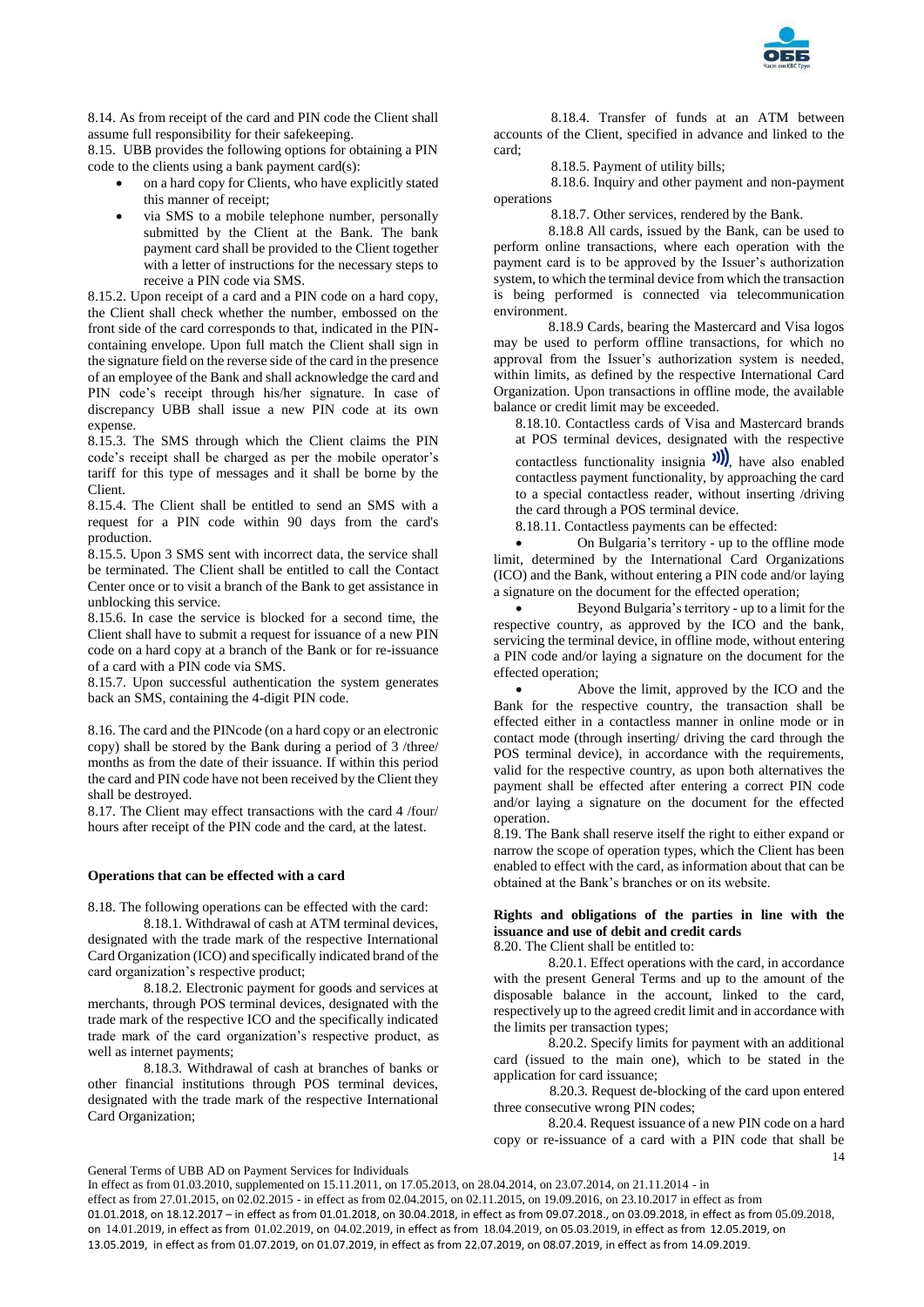

received electronically via SMS upon having forgotten the current one or change the PIN code at an ATM of the Bank or at ATM terminals of other Bulgarian banks regarding cards, which system operator is BORICA.

8.20.5. Request through the Contact Center or directly in a branch of the Bank a one-off unblocking of the service - PIN code via SMS.

8.20.6. Request in writing or through the Client Contact Centre the issuance of a new card upon having lost, destroyed or been unlawfully deprived of the card and receive the new card and PIN code in person from the Issuer.

8.21 The Client shall undertake:

8.21.1. To receive the card and the PIN code on a hard copy at the Bank in person. In case he/she is unable to receive the card in person the Bank shall courier the card and the PIN code on a hard copy in separate parcels, as the expenses shall be borne by the Client (valid only in the cases when the Client resides abroad either temporarily or permanently).

8.21.2. Upon receiving the card he/she shall have to immediately lay his/her signature in the designated field (signature band) on the reverse side of the card in a manner, corresponding to the signature on his/her identity document;

8.21.3. To memorize the PIN code to the card and destroy the receipt or to delete the SMS with the received PIN code, without disclosing his/her PIN code to third persons, including family members or other relatives;

8.21.4. To provide an updated mobile telephone number in person, through which he/she shall receive a PIN code via SMS.

8.21.5. Not to write down his/her PIN code anywhere and undertake all other measures for keeping the PIN code in secrecy, including not to use the same PIN code for too long.

8.21.6. Upon changing the PIN code, to use codes which do not contain subsequent or repeating numbers, birth dates, digits of the Personal ID Number (EGN), telephone numbers, vehicle registration plate numbers, or other numbers which are easily recognizable or associated with the Client.

8.21.7. To initiate all necessary measures for keeping the PIN code in secrecy, incl. concealing it well any time upon entering it;

8.21.8. Not to disclose or provide in some other way the card number to third persons, having no relation whatsoever to the card servicing and the operations, effected with it;

8.21.9 The Client shall undertake to immediately contact the Bank upon becoming aware of:

• destroying, loss, theft, misappropriation or unauthorized use of the bank card, as well as a third person's becoming aware of the PIN code;

• effecting of a transaction with the bank card, which has not been authorized by the Client;

8.21.10 For the circumstances, listed in the previous item, the Client shall have to inform the Bank via its Client Contact Centre.

8.21.11. upon a problem with a transaction at an ATM or a POS terminal to immediately contact the Bank, as well as reject any help, advice or any other sort of intervention in the problem by persons, other than the Bank's telephone operator;

8.21.12. To sign, in case the terminal device requires it, on the sale or cash advance receipts, printed by the POS terminal in a manner, corresponding to the signature on the reverse side of the card and to the signature on the identity document, by which he/she acknowledges his/her acceptance of the effected transaction;

8.21.13. To identify himself/herself with an identity document, in case asked to do so by the respective merchant, accepting payments with bank cards;

8.21.14. To return the card to the Bank upon occurrence of any of the events below - damage, expiry of the card period, callability ahead of maturity of the utilized credit limit or termination of the Bank Card Agreement - within a onemonth period of the validity expiry date, respectively the date of the agreement's early termination;

8.21.15. To maintain in his/her accounts sufficient funds for covering all payments, effected with the bank card and the fees and commissions, due to the Bank;

8.21.16. Not to exceed the approved credit limit under the credit card, respectively upon operations, related to debiting the account, servicing the debit card, to use funds up to the account balance, however not more than the specified limit for the respective operation type;

8.21.17. If the Client permits the amount of funds, utilized through the card to exceed the disposable balance/limit, the Bank shall be entitled to debit all accounts of the Client with the Bank with the excess amount, for which the Client shall provide his/her explicit consent, including, when necessary, through purchasing of foreign currency funds in the Client's accounts and their conversion at the Bank's exchange rate on the transaction date.

8.21.18. To keep repayment deadlines of all his/her liabilities, originating from the card's usage;

8.21.19. In case after a notification under Item 6.7 of Section VI, he/she has found the card then he/she shall have to immediately inform the Bank and deliver it to its nearest branch.

8.22. The Bank shall be entitled to:

8.22.1. Define the maximum amounts (limits) and the number of transactions for operations, effected with the card over a certain period, by informing the Client in the bank's halls, on its internet page, in the monthly statements or through some other appropriate way, of made amendments in the limits.

8.22.2 Reject authorization requests upon exceeding the disposable balance in the account, servicing the bank card, respectively upon exceeding the disposable limit under a credit card, transaction limits, non-observance of the requirements for using the card, expiry of its validity period, as well as other discrepancies in the data; reject authorization requests or apply reduced transaction limits upon high risk of abuse in accordance with a methodology, applied by the Bank. .

8.22.3. Block the card usage upon entered three consecutive wrong PIN codes, upon non- performance by the Client on obligations under the Bank Card Agreement or the current General Terms, upon past due installments, or in view of protecting the Client interest.

8.22.4. At any time transfer (assign) to third persons fully or partially his/her receivables under the agreement for credit card issuance.

8.23. The Bank shall undertake to:

8.23.1. Upon a forgotten PIN code or a lost/ stolen or compromised card, to re-issue a new card with a new PIN code via SMS or only a new PIN code on a hard copy within a period of 3 (three) business days, with effect from the date of submitting the re-issuance request, as per Art.6.14;

8.23.2. Ensure the return of the card or its reissuing as quickly as possible within 3 (three) business days of the notification by the Client, in case of retaining the card in the ATM terminal device, property of the Bank, due to the latter's technical malfunction;

General Terms of UBB AD on Payment Services for Individuals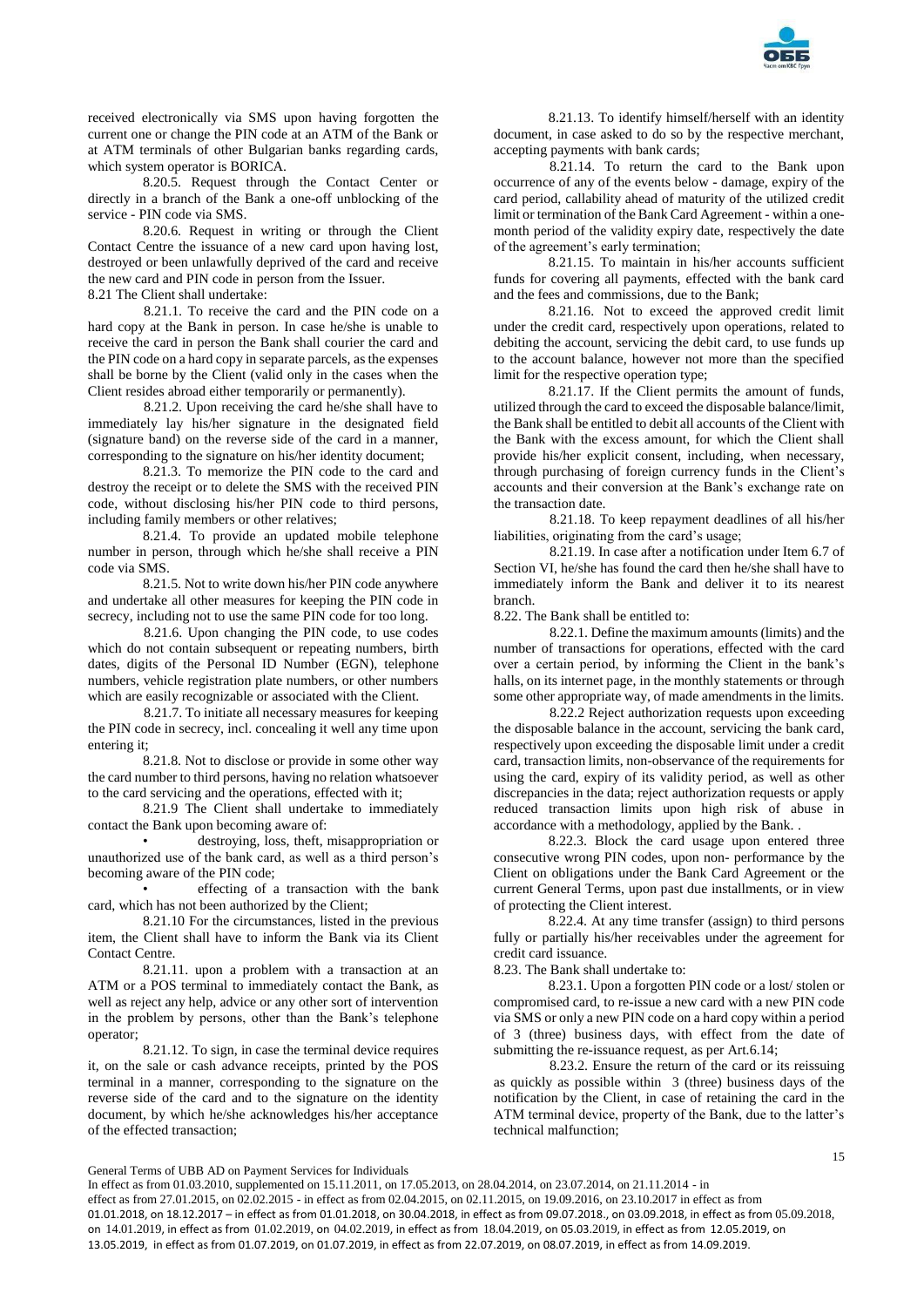

8.23.3 Block the online operations with the card immediately after receiving the Client's notification thereof.

8.23.4 The Bank shall provide Mastercard and VISA with information about the parameters of the Client's card, the sum of its coverage and its assigned limits.

8.23.5. Cooperate for resolving cases of chargebacks upon full documentation provided on a timely basis by the Client, in compliance with the rules of the respective ICO, as reflected in the requirements of the Bank.

8.23.6 Upon receipt of a Chargeback Form by a Client, the Bank shall initiate a procedure for ascertaining the authenticity of the operation/s and the lawful use of the bank card, including its personalized security features. Objections shall be considered in accordance with the procedure and deadlines, as determined by the International Card Organizations Mastercard Inc. and Visa Inc.

8.23.7. Ensure the inaccessibility by persons other than the user of the payment instruments' personalized security means.

8.23.8. Store over a 5-year period information, allowing for the tracking of operations, effected with a payment instrument;

 8.23.9. Create the needed technical and other prerequisites for free-of-charge acceptance of notifications by the users under Item 8.21.8 at any time, 24/7.

## **Secure Internet Payments.**

8.24.1 *Verified by Visa* (VbV) and *MasterCard Secure Code* is a trademark of the programmes of the international card organizations Visa International and Mastercard Worldwide, using 3D Secure protocol for authenticating the Client at the moment of performing transactions with Internet merchants, involved in the programmes.

8.24.2 *3-D Secure Code* is a Client's personal code, linked to a particular card, which is being used to confirm his/her identity upon effecting payments via the Internet with merchants, involved in the Verified by Visa and MasterCard Secure Code programmes, for payments' security enhancement purposes.

8.24.3 The one-time password is a 6-digit dynamic 3-D Secure code, received through a free of charge text message on the Client's mobile phone during an online purchase, which code is valid exclusively and only for the particular payment. The text message is being generated automatically by the system at the moment of the final payment confirmation by the Client when making an online transaction via virtual POS terminal devices.

8.24.4 The Bank shall ensure free of charge mandatory *Verified by Visa* and *MasteCard Secure Code* authentication of clients, upon making online transactions through the *Secure Internet Payments* service of the bank payment cards in the case when the merchant to be paid is also involved in the Programme.

8.24.5 Upon effecting of transactions without the physical presence of the card, the Client shall be obliged to use the *Secure Internet Payments* service through entering a dynamic 3-D Secure code (one-time password) for payment at merchants, maintaining 3D Secure protocol for cards of the *Debit MasterCard PayPass, MasterCard Standard, MasterCard Gold, Visa Electron* and *Visa Classic* brands. 8.24.6. The entry of a correct dynamic 3-D Secure code (оnetime password) shall have the effect of an entered PIN code.

8.24.7. Each transaction upon electronic payment, which has been confirmed through a dynamic 3-D Secure code (one-time password), shall be deemed effected, with the Client's awareness, involvement and/or consent.

8.24.8. The registration of newly issued bank cards for the *Secure Internet Payments* service shall be made automatically by the Bank and shall be available within 4 hours after the card has been submitted for activation.

8.24.9. In view of having the service properly rendered the Client shall be obliged to provide to the Bank his/her recent mobile phone number. The Bank shall not be held liable for submitted incorrect/inaccurate data or for the Client's refusal to provide the requested information.

8.24.10. The Client shall be obliged, upon a change in his/her mobile phone number, to immediately visit the Bank and provide information about the occurred change in writing.

8.24.11. The dynamic 3-D Secure code (one-time password), entered during an online payment is one-time and valid only for the particular transaction, corresponding to the respective 4 digit purchase number, displayed on both the user's screen and in the text message, containing the dynamic 3-D Secure code (one-time password).

8.24.12. If, while shopping the Client has made three consecutive attempts to enter a wrong dynamic 3-D Secure code (оne-time password), the card's usage at merchants, maintaining 3D Secure protocol shall be blocked. The Client shall have to refer to an office of the Bank and fill in a service de-blocking request, as the Bank shall undertake to activate the service against payment of a fee as per the currently effective Tariff.

8.24.13. The Client shall undertake to use the dynamic 3-D Secure code (one-time password) with due diligence, while initiating all necessary measures to thwart a third persons' becoming aware of and using this code, as he/she shall be obliged to use the dynamic 3-D Secure code (оne-time password) only and solely in person.

8.24.14. The dynamic 3-D Secure code (one-time password) is a personal identification feature of a payment instrument and the Client shall have all the obligations for its safekeeping, as those referring to the PIN code hereunder.

8.24.15. The Client shall be obliged not to provide information about the dynamic 3-D Secure code (оne-time password), irrespective of the source and manner of receiving the inquiry, except for the cases of effecting payments on websites of merchants, maintaining 3D Secure protocol, known under the *Verified by Visa* or *MasterCard Secure* trademark.

8.24.16. The Cardholder shall be obliged to immediately inform the Bank upon received inquiries about his/her dynamic 3-D Secure code (оne-time password) from any sources, communication means and on any occasions, other than payment on a merchant's website in the internet.

8.24.17. The Bank shall not be held liable for losses of the Client, caused by misuse of a card for transactions at internet merchants and resulting from other persons' having become aware of the dynamic 3-D Secure code (оne-time password), in case prior to becoming informed by the Client it has effected in a bona fide manner and performed the accounting treatment of the operations, ordered with the card through using the dynamic 3-D Secure code (оne-time password).

8.24.18. The Bank shall be entitled to refuse the processing of a payment reclaim, if such is not accompanied with all the needed documents or has been submitted after the relevant deadline.

General Terms of UBB AD on Payment Services for Individuals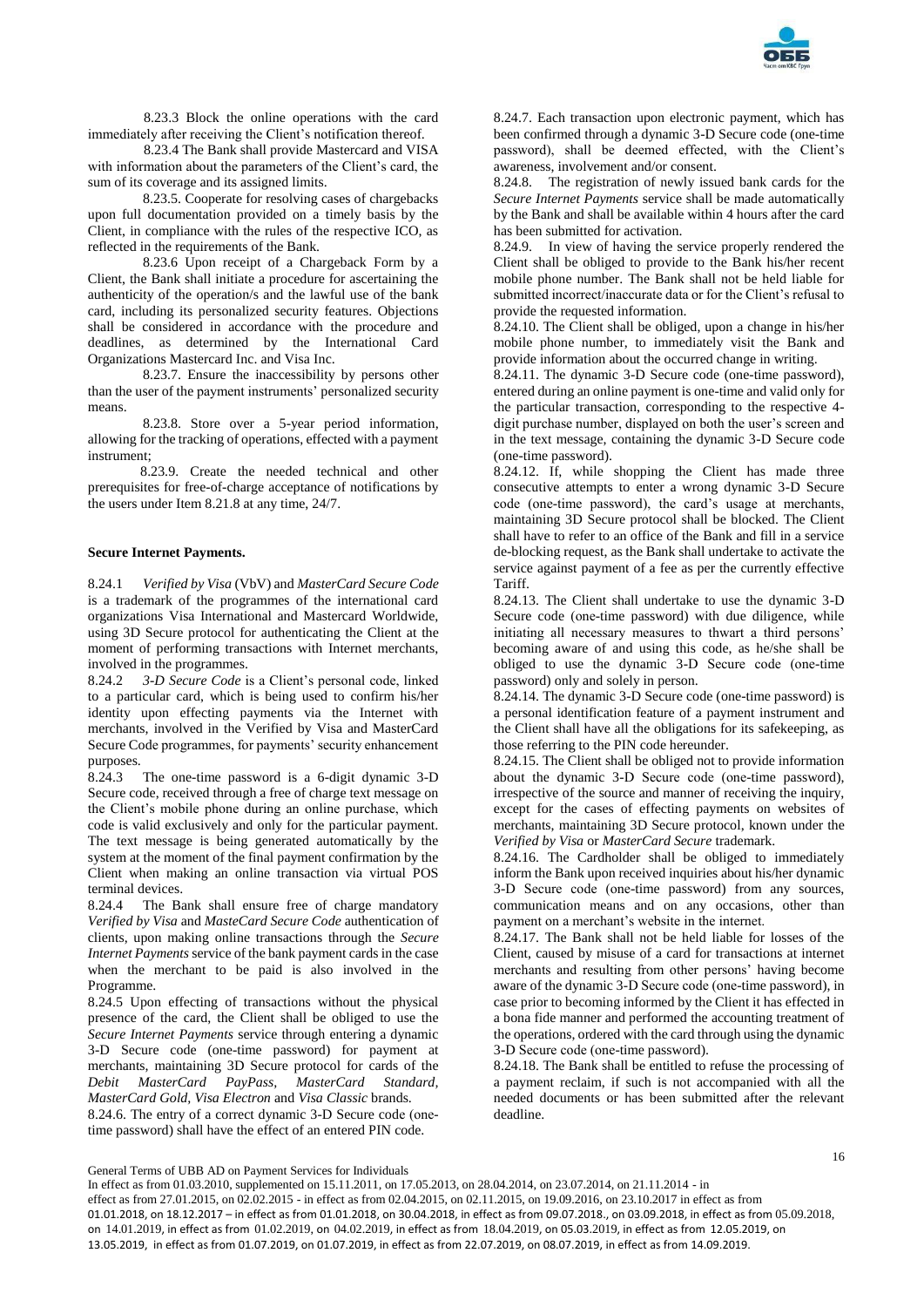

## **Insurance of the Client**

8.25. The Bank shall offer to the Client to be included at his/her expense in the insurance programs for cardholders of credit/ debit cards, provided by UBB's partner insurance companies. Upon his/her consent the Client shall sign an insurance policy, a certificate or another document, issued by the insurers.

8.26. The insurance premiums shall be paid by the Client, in accordance with the agreed in the card issuance agreement, by deducting those from the approved credit limit /for credit cards/ or from the current account, servicing the debit card /for debit cards/, of which the Client shall give his/her irrevocable consent.

8.27. The entry into effect and termination of the insurance policies, the covered events and the excluded risks, the insurance premiums, the tax accrual on the insurance premiums, as well as all other conditions, shall be settled in the insurance policy (certificate or another document) and/or in the insurers' General Terms.

8.28. Upon compensation payments under credit cards, the Client shall agree all insurance indemnities to be transferred directly to the Bank and to be used for repayment of the Client's liabilities under the credit card issuance agreement and the General Terms.

8.29. In case the insurance indemnities and amounts, received from insurers, do not cover in full the credit card liabilities of the Client to the Bank, the Client or his/her heirs shall repay the remaining amount with own funds.

8.30. In case the insurance indemnities and amounts, received from insurers, exceed the Bank's amounts receivable under the credit card, the difference, after the full repayment of the amounts due to the Bank, shall be transferred to an account of the Client, respectively to such of his/her heirs.

8.31. The insurance programs' validity is 365 days and shall be automatically renewed each year, as well as after a card's reissuing.

8.32. The Client shall agree, upon an occurred insured event, that the Bank shall provide such information to the Insurer, as necessary for payment of the indemnity.

8.33. Additional information regarding the insurance programs is available at: [http://www.ubb.bg/individual-clients/saving](http://www.ubb.bg/individual-clients/saving-accounts/zastrahovki-kym-debitni-i-kreditni-karti)[accounts/zastrahovki-kym-debitni-i-kreditni-karti](http://www.ubb.bg/individual-clients/saving-accounts/zastrahovki-kym-debitni-i-kreditni-karti)

## **IX. CLIENT CONTACT CENTRE**

9.1. The Client Contact Centre renders over-the-phone services to existing and potential clients of UBB, as follows:

> 9.1.1. General banking information, relating to products and services, interest rates, fees and commissions, branch network, locations of ATMs and others;

> 9.1.2. Detailed (individualized) information, relating to used products;

> 9.1.3. Effecting of amendments to client data, nonrequiring presentation of documents;

9.1.4. Making of changes on products, used by the Client, non-requiring change in the main parameters (interest and fees) of the utilized product. For the purpose the Client should have signed an agreement for the respective product;

9.1.5. Effecting of actions, relating to payment cards' administration – blocking, de-blocking, reissuing etc. For the purpose the Client should have signed a bank card agreement;

9.1.6. Change in the confirmation mode for utility bills' payment. Upon a selected automatic payment mode the Client shall indicate the respective account /card, from which payments of obligations under a particular identification number will be effected. There is an option to enter/change the maximum amount of the limit per each individual identification number

9.1.7. Servicing of Clients of UBB's online banking, adding/removing an account, adding/changing a mobile phone number for receiving SMS passwords, request for printing a new login password. For the purpose the Client should have signed an Online Banking agreement;

9.1.8. Effecting of active operations – financial transactions within the system of UBB;

9.1.9. Accepting complaints from clients;

9.1.10. Effecting of outgoing phone calls to current or potential clients of the Bank.

9.1.11 online communication with current or potential clients of the Bank.

9.2. The Bank shall reserve itself the right to add new and amend the above listed services, while informing its clients through the respective channels and on its internet page.

9.3. For the purpose of guaranteeing the security during the holding of the conversation the Bank shall require authentication of the clients in accordance with the used overthe-phone services and shall record the telephone conversation with the Client for the purpose of improving the servicerendering process and performing a check upon complains by clients.

9.4. With regard to effecting financial transactions and certain active operations, the bank shall require authentication with a user number and a one-time password. Upon the client's willingness, the authentication with a user number and a onetime password may also be applied when using other services through the Client Contact Center.

9.5. The authentication means under Item 9.4. shall be received after completing a registration for the service at a branch of the bank or directly through the Client Contact Center, for clients of the online banking service.

9.6. Upon provision of individualized information on the utilized products and services, performance of changes on client data and used products, as well as receipt of client complaints, the Bank shall authenticate its clients by questions, based on the client's registration data. With regard to provision of general banking information, clients' authentication through one-time passwords shall not be required.

9.7. A comprehensive list with the transactions and authentication types is being published in the bank's official website, at the following addres[s www.ubb.bg](blocked::http://www.ubb.bg/)

9.8. The servicing of clients over the phone shall be only personal, it shall not be possible to provide information to and effect active operations for and by third persons.

9.9. Upon initiating the service for signing an agreement for banking products through the Client Contact Centre, the Remote Provision of Financial Services Act shall be observed. 9.10. The effecting of active operations, offered by the Bank through the Client Contact Centre, shall represent a payment instrument. This payment instrument stands a remote account access method, together with bank cards and online and mobile banking, as described in the respective section of the present General Terms.

General Terms of UBB AD on Payment Services for Individuals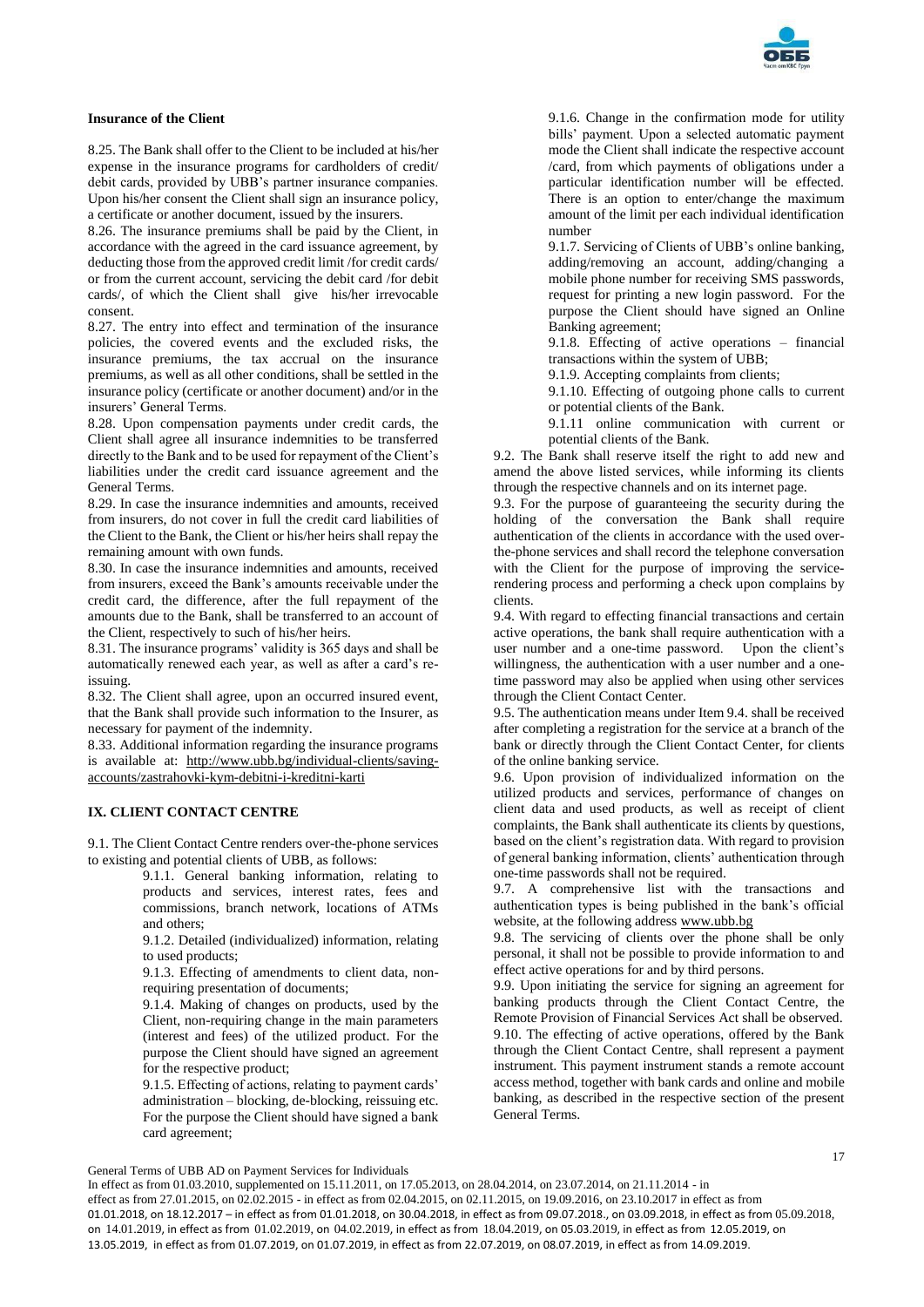

## **X. RESPONSIBILITIES OF THE PARTIES**

### **General Provisions**

10.1. The Bank shall not be held liable for transactions and legal relations, with regard to which the respective payment instrument or bank account is being used. The Client shall be held responsible for all his/her actions and obligations, originating from the use of a payment instrument or bank account, including after terminating the Agreement.

10.2. The Client shall be obliged to use the bank account, opened with the Bank, or the payment service, provided by the Bank in compliance with the effective legislation, these General Terms and the special conditions, applicable to the respective bank account or payment service. The Client shall be obliged to act with due diligence, as she/he shall neither use the bank account or payment service, nor shall he/she permit third parties to use those for performing actions or achieving goals that are prohibited by law or may infringe upon the Bank's good reputation.

10.3. In case of imposing restrictions on the part of local or foreign government authorities, which impede the effecting of a transaction and block the latter, UBB AD shall inform the Client immediately, as well as render him/her the necessary assistance.

10.4. The Bank shall not be held liable for transaction amounts, blocked due to order of either local or foreign government authorities, in accordance with imposed restrictions.

10.5. The Bank shall be entitled to block at any time the utilization of the account by the Client, including blocking entirely or partially the available funds in the account, as well as the payment instruments, used to access the account, in case of information that funds have been received in the account as a result of fraud. For this act of the Bank the Client shall give her/his unconditional and irrevocable consent by accepting these General Terms and signing the account agreement.

10.6. The Client shall be responsible for orders, submitted by individuals, who have not been duly authorized through his/her fault, such as: individuals, who have presented a power of attorney, compiled by the Client and containing vague provisions, or individuals, to whom a payment instrument has been provided by the Client, which instrument is intended only for personal use.

10.7. The Client, who has ordered the payment, shall be held liable for the consequences, occurred as a result of the wrongful or imprecise filling in of payment documents.

10.8. The Bank and the Client shall not be held liable for the non-performance on their obligations in relation to an agreement for using a payment instrument or a payment account, having occurred as a result of extraordinary technical reasons, such as information systems' failure, communication lines' disruption, electricity outage and others, as well as in case of extraordinary circumstances, such as natural disasters, general strikes, technical malfunctioning, which are beyond their control. Upon suspicion on the part of the Bank as to fraud or security threats, relating to the payment services, rendered to the Client, the Bank shall employ due efforts to inform the Client.

10.9. The bank shall not be held responsible, in case a payment operation has been rejected due to technical or communication reasons in the systems of other operators, banks or other entities, involved in the payment process, including upon the counterparty's denial to accept the payment for reason of circumstances beyond the Bank's control.

10.10. The Bank shall not be held liable upon rejection to execute an operation with a bank payment card, triggered by lack of disposable balance in the Client's account or upon insufficient disposable credit limit.

10.11. In the cases of remote submission of payment orders, the Bank shall maintain an archive of the conversation with the Client and all initiated operations through the respective channels. As a proof in case of chargebacks the archived data for each effected operation shall also be reviewed.

10.12. In the cases when the Bank is held liable for imprecisely effected, erroneous or unauthorized operations, in order to have its responsibility engaged, it is a mandatory condition for the Client to have informed the Bank of the imprecise, erroneous or unauthorized transaction without unjustified delay, after having received information about its effecting.

10.12.1. Informing without unjustified delay shall mean within 24 hours, counted from the moment, in which the Client has become aware of the effected, but unauthorized by him/her transaction;

10.12.2. In all cases unjustified delay shall be considered the expiry of more than 14 (fourteen) days from the moment, in which the Client has received or respectively could have received (had such option been chosen) a statement on the movement on his/her account. The moment, in which the Client could have received a statement, shall be considered that moment, in which the report on effected transactions was available in online or mobile banking, UPAY payment gateway, the Client Contact Centre or at a bank's branch.

10.13. When the Client has had an objective impossibility to receive a statement, provided upon demand, however more than 13 (thirteen) months have elapsed since the debiting of his/her account, the Bank shall not effect payment operations for rectification purposes.

10.14. The Bank shall be held liable for the damages, inflicted upon effecting of unauthorized or imprecisely performed operations through the use of a payment instrument, on condition that the Client has performed on his/her obligations for protecting the personalized security features of the payment instrument and his/her obligations under Art. 6.3.- 6.5. and Item 8.21.

10.15. The Bank shall not be held liable, in case the Client's actions have been targeted at committing fraud or he/she has not observed his/her obligations for protecting the payment instrument and/or its personalized security features, nor his/her obligation to timely inform the Bank, due to malice or utter negligence. Utter negligence within the meaning hereof shall mean the following non-exhaustively listed cases of failure to protect either the payment instrument and/or its personalized security features on the part of the Client:

10.15.1. The Client has failed to observe the requirements and the recommendations of the Bank, described in *Security* Section, published at the online banking page, with regard to payment operations, effected through online banking or the security recommendations, described in the mobile banking application. The Client shall be obliged to inform himself/herself on a regular basis about amendments and supplements to those recommendations, as well as to observe them;

10.15.2. The Client has allowed the disclosure to and utilization by a third person of the former's means for electronic

General Terms of UBB AD on Payment Services for Individuals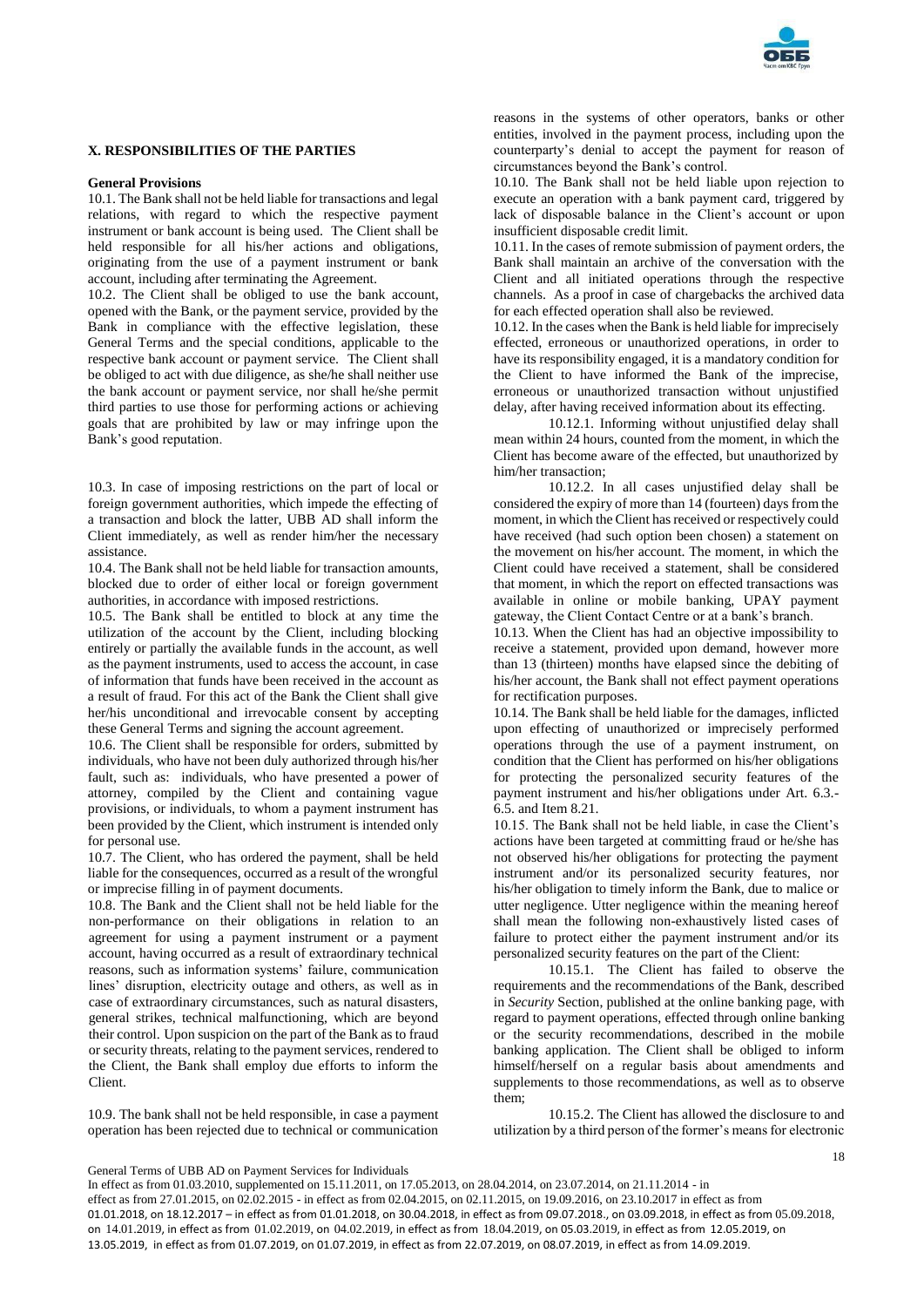

authentication, described in detail in Item 7.3 with regard to payment operations, effected through online banking.

10.15.3. The Bank shall not be held liable for any unreleased amount by a merchant, accepting payments with bank cards, initiated and approved by the Client and reserved for future payments.

10.15.4. The Bank shall not be held liable for any damages, losses and/or missed profits, incurred by the Client and related to the used by the Client Account Information Services, if the provision by the Client of personalized security means for access to the account with the payment services provider, servicing the account/s, with regard to which these services are being provided, has been made in breach of the concluded agreement between the Client and said provider.

10.15.5. The Bank shall not be held liable before the Client in case of fees, charged by the payment services providers, servicing the account/s, with regard to which the Account Information Services are being provided.

## **Imprecisely ordered payment operations – imprecise unique identifier (international bank account number – IBAN)**

10.16. The Bank shall not be held liable for reimbursement of the amount under a payment operation in case of a valid, but incorrectly stated unique identifier on the part of the Clientpayer. In this case the Bank shall employ reasonable efforts in view of reimbursing the amount under the payment operation, for which the Client shall owe a fee, as specified in the Bank's Tariff, irrespective of the reimbursement efforts' outcome.

10.16.А. Should the amount's reimbursement be impossible, the Bank, upon a written request by the Client, shall provide him/her with the entire available information, to be used by him/her for recovery of the funds through the general procedure.

### **Imprecise text data**

10.17. In the cases when imprecise text data has been stated upon effecting a fund transfer, the stated unique identifier (IBAN of opened accounts) shall have priority.

## **Imprecisely and erroneously effected payment operations**

10.18. The Bank shall be held liable for consequences, occurred as a result of imprecisely effected orders of the Client.

10.19. When as a result of imprecisely effected by the Bank, but a correctly filled in payment order, an account has been credited with a different Account Holder than the one, stated in the payment order, the Bank shall reimburse to the Payer the amount of the imprecisely effected payment operation by the next business day, after it has been notified by the Payer or the Bank itself has established the error, as it shall initiate a rectification transfer to the beneficiary's provider of payment services.

10.20. In case the Client is a beneficiary of an imprecisely effected transfer, as a result of error of another payment institution, the Bank shall be entitled to effect a rectification transfer upon the request of the payer's provider of payment services within one month of the date, on which the payer's provider of payment services was informed of the error. The Bank shall make the correction within 5 days of receiving the rectification request from the payer's provider of payment services.

#### **Operations, unauthorized by the Client**

10.21. The Client shall bear the losses, relating to all unauthorized payment operations, originating from the use of a lost, stolen or embezzled payment instrument, in amount not more than BGN 100 (one hundred Bulgarian leva), except for the cases when the payment instrument's loss, theft or embezzlement could not have been found by the Client prior to the payment and the Client has not acted with the aim to defraud or the damage has been inflicted by a Bank employee's omission or commission. In case of unauthorized payment operations, caused by the Client through either fraud or nonperformance on one or more of his/her obligations for protecting the payment instrument's personalized security features and its obligations under Item 6.3 through Item 6.5 and Item 8.21 due to malice or utter negligence, the damage shall be borne by the Client, irrespective of its amount.

10.22. The Bank shall refund to the Client the value of the unauthorized operation and when necessary, shall restore the Client's account to its state, preceding the unauthorized operation, in accordance with the stated in this section, immediately and in any case no later than the end of the next business day, after it has found or has been notified by the Client of the unauthorized operation, except in cases when the Bank has well-founded suspicions about fraud and has informed the respective competent authorities thereof. .

10.22.1. The Bank shall ensure to the Client the possibility to free-of-charge inform him/her of unauthorized transactions 24/7, non-business days included.

10.22.2. In case the Client has proven to the Bank that he/she has employed all reasonable efforts to inform it of an unauthorized by him/her transaction, but nevertheless he/she has not succeeded in that, then the Client's delay shall not be deemed unjustifiable.

10.22.3. In case unauthorized transactions have been effected after the moment of notification, the Client shall not bear any financial damages, unless he/she has acted through fraudulent means.

10.23.1. Malice or utter negligence in relation to nonobserving the Bank's instructions for protection of the payment instrument can be established through, but not limited to: investigation by the Bank within the proceedings before the Reconciliation Committee on Payment Disputes with the Commission for Consumer Protection; through litigation; upon investigation by police authorities or International Card Organizations (for payments with cards), before which a chargebacks procedure has been initiated.

10.23.2. The client shall provide his/her consent for the investigations under the previous Item 10.23.1., as well as render full cooperation for clarifying the circumstances, subject to the check.

10.24. In case of unsubstantiated chargebacks on the part of the Client, for transactions, actually effected by him/her or contesting the amount of such transactions, the Bank shall be entitled to terminate its relations with the Client, with regard to any used product, including also by making several or all of its receivables from the Client callable ahead of schedule.

10.24.1 In case upon completion of the procedure for establishing the operation's authenticity the chargeback has been found groundless:

The Client shall bear all costs, pertaining to the chargebacks procedure;

General Terms of UBB AD on Payment Services for Individuals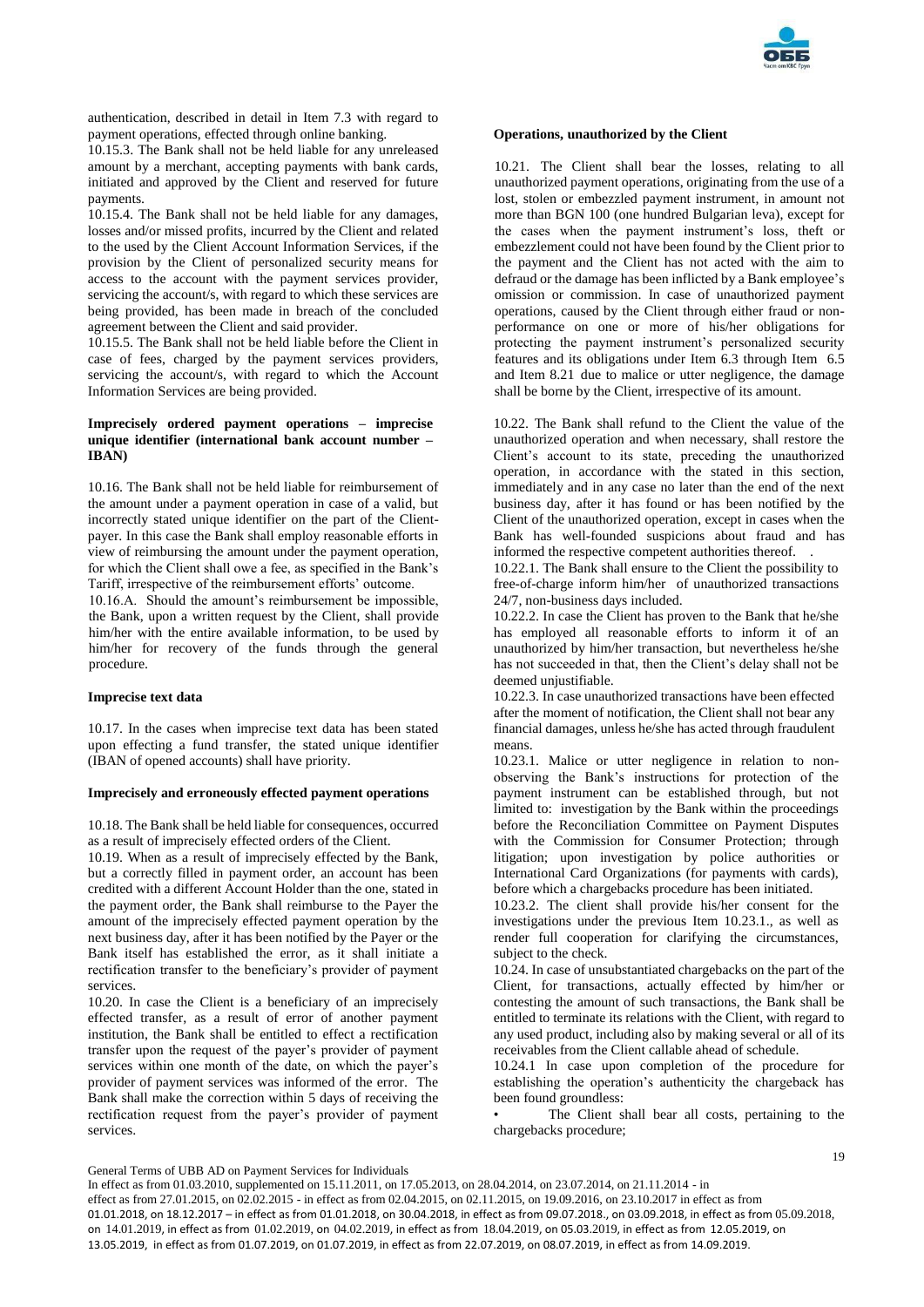

The Client shall pay a fee for an ill-founded reclaim, in accordance with the Tariff;

• Upon proven groundless chargeback, the reimbursed amount as per Item 10.22., shall be debited from the Holder's account/credit limit. If, as at the moment of debiting the funds are insufficient, the Bank shall be entitled to form a debt, representing an unauthorized overdraft, accrued with an interest rate as per the Tariff.

10.24.2. In the cases when the payment operation has been initiated through a Payment Initiation Service Provider (PISP), within the framework of its involvement it shall bear the burden of proof upon ascertaining the payment operation's authenticity, its proper registration and the fact that the operation has not been affected by a technical malfunction or by another flaw, pertaining to the payment service within its domain of responsibility.

## **XI. TERMINATION AND RESCISSION OF AGREEMENTS FOR ACCOUNTS AND PAYMENT INSTRUMENTS**

## **Discontinuing the use of payment services**

11.1. In case after a notification in accordance with the procedure of Section II *Communication between the Client and the Bank – becoming aware of the terms and conditions*. *Notifications, messages, statements*, the Client does not accept the new terms and conditions of the Bank, for which a 2-month notice period has been envisaged, he/she may either close his/her accounts or renounce the use of online banking or bank cards, by visiting a branch of the Bank and terminating the respective agreement.

11.2. If the termination notice has been given within the 2 month period, the operations for termination shall be effected upon the status quo terms. After expiry of the two-month period the operations, relating to the termination shall be effected in accordance with the newly entered into force terms and conditions of the Bank.

#### **Termination of an account agreement**

11.3. In case the particular account agreement does not stipulate a specified period or a special condition for termination, the Client may terminate the account agreement at any time without notice, provided that he/she does not have liabilities to the Bank or there is no distrainment, imposed on the account. For the purpose the Client shall submit a request for account closing according to a sample form of the Bank in a branch of his/her convenience.

11.4. Account, to which there is an issued bank payment card, shall be closed only in case there are no blocked funds in the account under *pending*, i.e. already effected or future payments. Upon expiry of a 7-day period of occurrence of grounds for closing the account and after deducting all due by the Client fees, commissions and other expenses, the remaining account balance shall be paid out in cash at a teller desk or shall be transferred to another account, as indicated by the Client.

11.5. In case there is a distrainment imposed on the account, the Bank shall execute the order to close the account after informing the authority, which has imposed the distrainment and in case the Bank has not received any order, impeding the account closing.

11.6. The Bank may close an account, as follows:

11.6.1. Upon a 2-month written notice, sent to the most recent address, provided by the Client, which may also be an electronic one;

11.6.2. After expiry of the period, for which the account has been opened or occurrence of a resolutive clause, specified in the Agreement.

## **Termination of an agreement for a Payment Account with Basic Features**

11.7.1. The Bank may terminate the PABF agreement unilaterally in the following cases:

1. When the Client has deliberately used the payment account for illegal purposes;

2. Upon non-effecting any payment operation on the account within 24 consecutive months;

3. When the Client has submitted false information to facilitate the account opening, so as to avoid refusal on any of the grounds under Item 4.7.B;

4. The Client no longer resides legally in the European Union;

5. The Client has subsequently opened another payment account with basic features with another Bank;

6. On the grounds, indicated in Item 11.18 and 11.19, Section XI hereof;

7. On the grounds, indicated in Item 11.6.1 of Section XI hereof;

11.7.2. The Bank may terminate the Agreement in the cases under Items 2, 4, 5 and 6 of Item 11.17.1 with a 2-month written notice, while in the cases under Items 1 and 3 – without notice, by informing the user of the reasons and grounds for termination. With the termination notice the Bank shall inform the user of the procedure for lodging a complaint against the termination as per Art. 174 of the Payment Services and Payment Systems Act and of the possibility to refer to the BNB and the Payment Disputes Reconciliation Committee.

### **Termination of an agreement for online banking**

11.8. The agreement for online banking is being concluded for an indefinite period of time.

11.9. The online banking agreement specifies a period for termination with a notice by either the Client, or the Bank. The termination of the online banking agreement shall also discontinue the access to the profile through the mobile banking application

11.10. In case of a submitted notice for termination of the agreement, the Bank shall execute the operations, ordered by the Client prior to receiving the notification.

11.11. Upon termination of the agreement the Client shall be obliged to return all devices, received from the Bank in relation to using the payment instrument.

#### **Termination of a Bank Payment Card Agreement**

11.12. The agreement shall be terminated through:

11.12.1. A notice in writing by the Client for refusal of the card's re-issuance, submitted one month before expiry of the card's validity period;

General Terms of UBB AD on Payment Services for Individuals

In effect as from 01.03.2010, supplemented on 15.11.2011, on 17.05.2013, on 28.04.2014, on 23.07.2014, on 21.11.2014 - in effect as from 27.01.2015, on 02.02.2015 - in effect as from 02.04.2015, on 02.11.2015, on 19.09.2016, on 23.10.2017 in effect as from 01.01.2018, on 18.12.2017 – in effect as from 01.01.2018, on 30.04.2018, in effect as from 09.07.2018., on 03.09.2018, in effect as from 05.09.2018, on 14.01.2019, in effect as from 01.02.2019, on 04.02.2019, in effect as from 18.04.2019, on 05.03.2019, in effect as from 12.05.2019, on 13.05.2019, in effect as from 01.07.2019, on 01.07.2019, in effect as from 22.07.2019, on 08.07.2019, in effect as from 14.09.2019.

.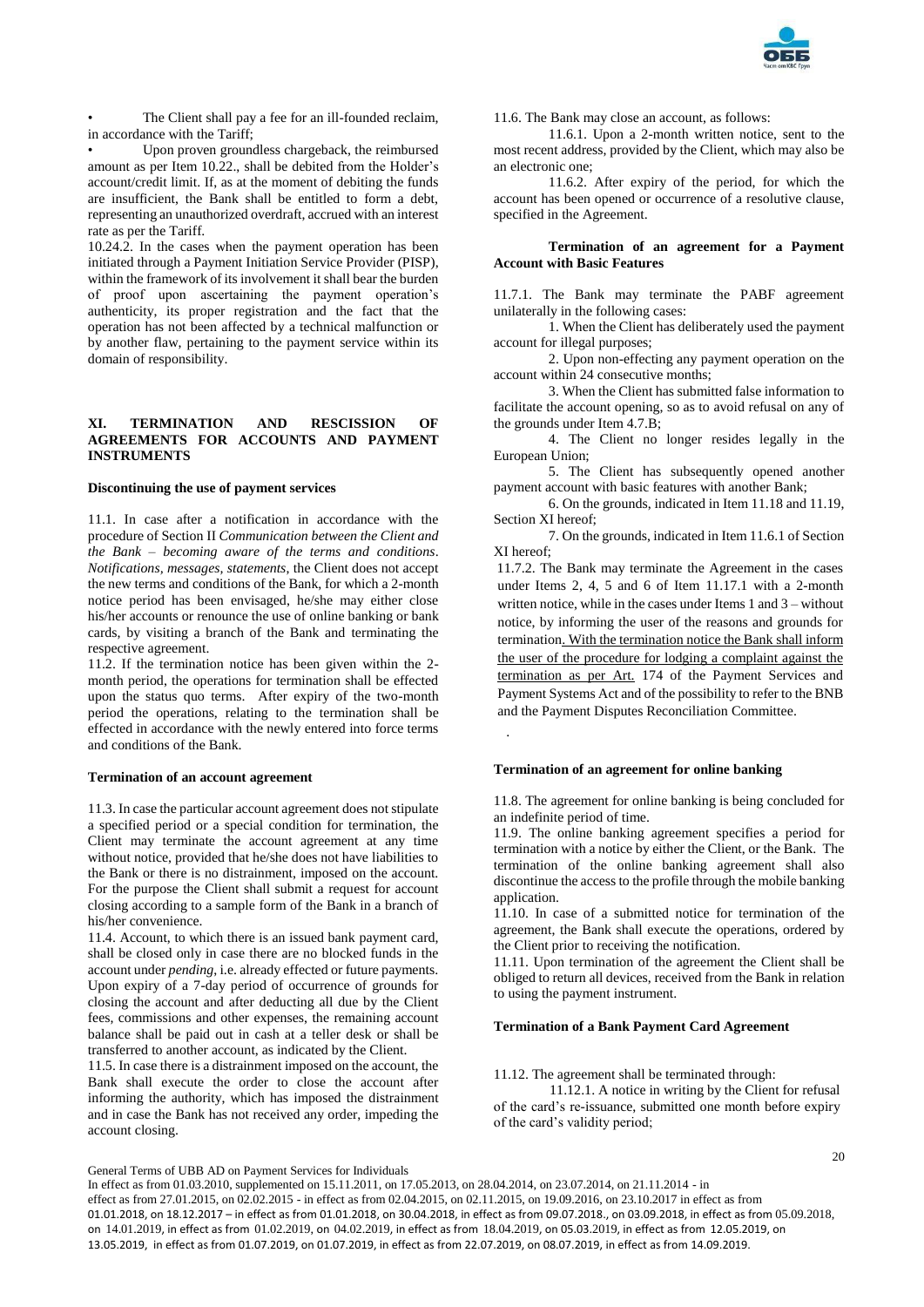

11.12.2. During the card's validity period, with a one-week notice in writing (Request) by the Client. The Client shall return the card upon submitting the request and shall be responsible for all transactions, posted in the Bank, irrespective whether their financial presentation in the Bank succeeds the date of the Agreement's termination. In such case the Client shall be entitled to a partial reimbursement of the paid fees for the residual period, over which the card has not been used.

11.12.3. In case of disagreement with the limits, fees or interest rate terms, defined by the Bank, in accordance with Item 11.1 hereof, the Client shall be obliged to return the card as of the moment of submitting the notification and repay all amounts due. In case as of the date of the notification there are non-repaid equal monthly installments for purchase of a commodity from a merchant, the Client shall owe all installments, as the added costs shall be excluded from their total amount.

11.12.4. Unilaterally by the Bank – upon the Client's failure to appear and receive a new Card within a period of 3 /three/ months, following the expiry of the old card's validity period, or upon the Client's breach of contractual provisions or the present General Terms;

11.12.5. After a debit card's expiry, the Bank shall reserve its right not to reissue the card in case it is not being used and in case over the last 12 months prior to the date of renewal no card transactions were effected with.

11.12.6. Upon the Client's death or placement under judicial disability

11.12.7. Also in other cases, as provided for by the law

11.13. Upon terminating the agreement under Item 11.15 and Item 11.18 hereof the Bank shall be entitled to block and demand the returning of the card.

11.13.1. Upon the agreement's termination or rescission the Client shall be obliged to repay all due amounts to the Bank. Upon the agreement's termination or rescission and availability of a positive account balance (deposited own funds) the amount shall be refunded in cash to the Client at a teller desk in a branch of the Bank or transferred in an account of the Client.

11.13.2. If, as at the moment of submitting a request for closing the card on the part of the Client there is a transaction chargeback procedure, concerning the particular payment instrument that has not been completed, then the contractual relations shall be terminated following the procedure's completion.

11.14. The agreements for bank payment cards, through which preferential conditions are being provided to cardholders, shall be terminated with the expiration of the validity term of the issued card, when this is needed due to objective impossibility to have those renewed by UBB under the terms and conditions, negotiated between UBB and the Client. Such termination shall not affect rights and obligations of the Parties under the agreement that have originated prior to the moment of termination.

## **Termination of contractual relations with regard to payment services**

11.15. The Bank shall be entitled to close one or all accounts of a certain Client and terminate the other agreements for payment services upon non-performance on obligations, specified in the current General Terms, the particular agreement with the Client, or obligations of the Client, envisaged in the effective legislation, when these obligations concern the relations between the Bank and the Client. The specific grounds (however not only limited to those) can be, as follows:

11.15.1. Providing by the Client of incorrect, imprecise or incomplete data to the Bank, irrespective of the legal relations between the Bank and the Client;

11.15.2. The Client shows bad manners in his/her relations with the Bank (behaves rudely, arrogantly, smears the Bank's good reputation etc.);

11.15.3. The reputation of the Client in public is controversial or according to the Bank there is sufficient data, that the Client breaches the effective laws.

11.16. Prior to the closing/ termination the Bank shall inform the Client, with which it shall provide him/her with a reasonable period for disposing of the remaining available account balances, returning of devices, property of the Bank, etc.

11.17. The bank may terminate an agreement for an account /payment instrument, when the Client does not observe the contractual terms and conditions, without the need of providing a notice and refunding paid fees for the original period of the agreement.

11.18. The Bank shall close an account of a client, who, during a 6-month period, has failed to pay the fee for its maintenance. 11.19. Upon termination of an account/payment instrument agreement, which has been in effect for more than 6 months, the Client shall not owe fees or penalties for the termination, unless the said termination is due to the Client's nonperformance of an obligation of his/hers.

## **XII. DEPOSIT INSURANCE**

### **Guarantee amount and scope**

12.1. The aggregated available funds on all deposits, opened in the name of a Client, irrespective of the currency, in which they have been opened, are guaranteed in amount up to BGN 196 000 (one hundred ninety six thousand Bulgarian leva).

12.2. A larger guaranteed amount may be arranged pursuant to the Bank Deposits Guarantee Act. In this relation the following deposits are guaranteed in amount up to BGN 250 000 for a period of three months as of the moment when the amount is credited to the depositor's account, or as of the moment the depositor has acquired the right to dispose of the deposited amount:

1. Deposits of natural persons, originating from deals with residential real estates;

2. Deposits of natural persons, originating as a result of paid amounts on the occasion of entering into or dissolving a marriage, termination of labour or business relations, disability or death;

3. Deposits, originating as a result of insurance or social security payments or payments of damages from crimes or repealed sentences.

12.3. The deposits under Item 12.2 are not taken into consideration while calculating the total amount of the Bank's liability to a single depositor pursuant to Art.12.1.

12.4. In case the deposits, opened by the Client are more than one, in order to define the total amount of the Bank's obligation, all deposits, including the amount of interest accrued, shall be summed up. Deposits in foreign currency shall be paid in their BGN equivalence, calculated at the exchange rate of the

General Terms of UBB AD on Payment Services for Individuals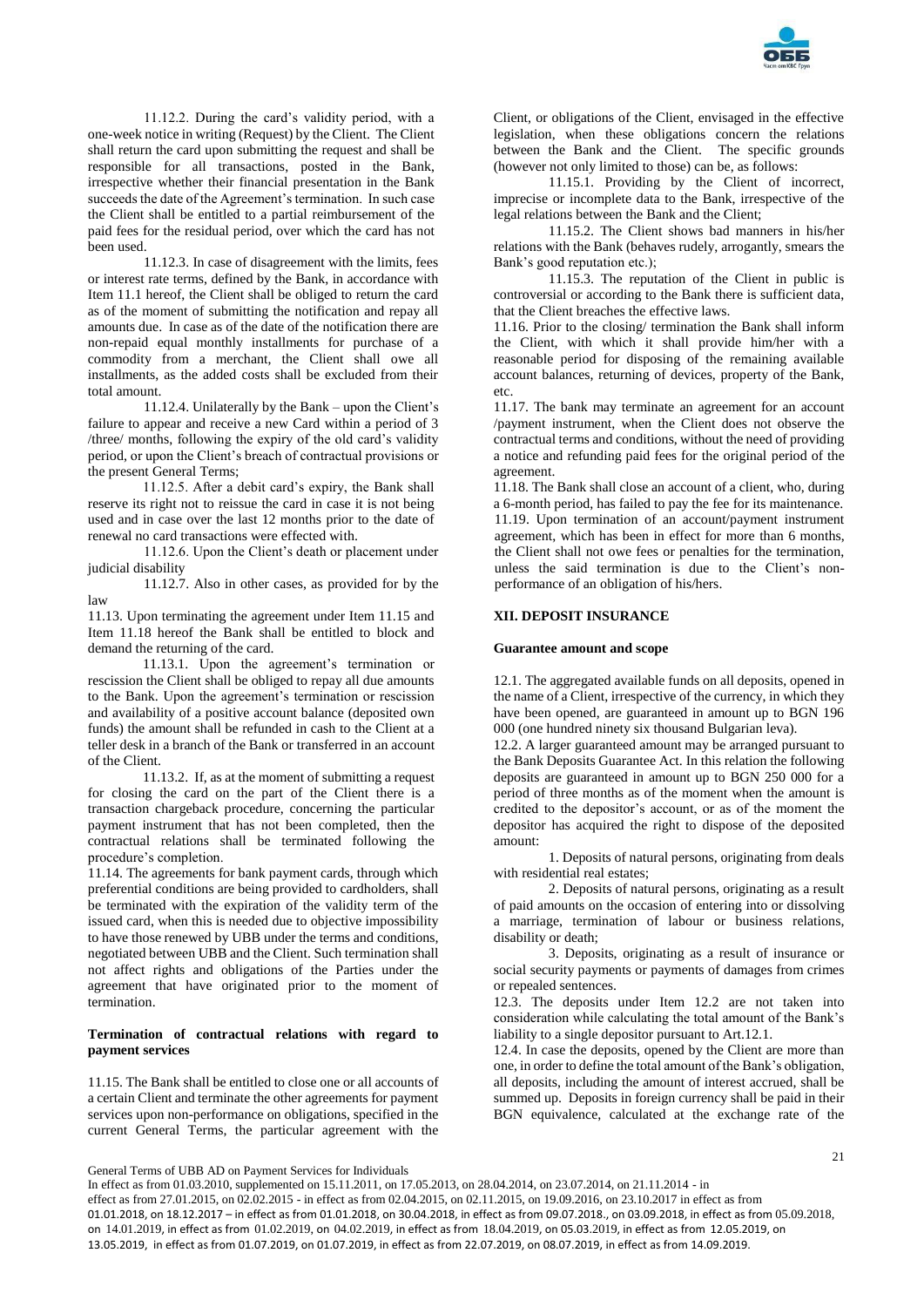

Bulgarian National Bank as at the date of issuance of a deed pursuant Art.20, Para.1 of the Bank Deposits Guarantee Act.

12.5. In case there is a deposit in favour of a third person, entitlement to receive a guarantee on the deposit shall have the one, in whose favour the deposit has been opened (the beneficiary), unless the agreement stipulates otherwise.

12.6. The Bank shall provide the Client with basic information about the guaranteeing of his/her deposits, the amount of the guarantee and the applicable deposit guarantee mechanism, by providing a Depositors' Newsletter, being an integral part of the Account Agreement. The newsletter shall contain updated information as at the date of signing the Agreement, as its parameters may be changed upon amendments to the legislation. The Bank shall undertake to maintain up-to-date information about the guaranteeing of deposits, which information shall be displayed on the information boards in its branch network, as well as on the Bank's website, from where the Client shall undertake to keep himself/herself informed on a regular basis.

### **Deposits, non-covered by the guarantee**

12.7. Guaranteed amounts of deposits with the Bank shall NOT be paid to:

1. Other banks, when the deposits have been opened on their behalf and at their expense;

2. Financial institutions, pursuant to Art. 3 of the Credit Institutions' Act;

3. Insurance and reinsurance companies under Art. 8 of the Insurance Code;

4. Pension Assurance Companies and Compulsory and Voluntary Pension Assurance Funds;

5. Investment intermediaries;

6. Collective investment schemes, national investment funds, alternative investment funds and Special Purpose Vehicles;

7. State Budget spending entities under § 1, Item 5 of the Additional Provisions of the Public Finance Act;

8. The Investor Compensation Fund, the Bulgarian Deposit Insurance Fund and the Guarantee Fund under Art. 287 of the Insurance Code.

12.8. No guarantee shall be provided for deposits, having originated from or related to deals or actions, constituting money laundering within the meaning of Art. 2 of the Measures Against Money Laundering Act, or financing of terrorism within the meaning of the Measures Against the Financing of Terrorism Act, established with an enforceable judgment.

12.9. Deposits, which holder has not been identified pursuant to Art. 3 of the Measures Against Money Laundering Act as at the date of issuance of a deed under Art. 20, Para. 1 of the Bank Deposits Guarantee Act, shall NOT be paid either.

### **Mechanism for guaranteeing deposits and procedure for payment**

12.10. In case of revoking a license for carrying out banking activity, the Fund shall pay the liabilities of the Bank to the Client up to the guaranteed amounts. The payment shall be made through one or more banks, specified in a list, issued by the Management Board of the Fund.

12.11. Within a period of not later than two business days prior to initiating the payment of amounts by the Fund, the Management Board of the Fund shall be obliged to announce in at least two central daily newspapers and on its website the date, as from which the Bank's depositors will be able to receive payments from the Fund, as well the bank or the banks, through which these payments will be effected.

12.12. The Fund shall provide the Bank's depositors with access to the amounts, subject to reimbursement under the guaranteed deposits, not later than 7 business days from the date of issuing a deed under Art. 20, Para. 1 of the Bank Deposits Guarantee Act.

12.13. Upon availability of extraordinary circumstances, provided for in the Bank Deposits Guarantee Act, this period may be extended, when:

12.13.1. The depositor has no exclusive right over the funds in the account, as the entitlement to receive payment from the Fund lies with the person, in whose favor the deposit has been made, unless otherwise provided for in the agreement and on the condition that the latter person has been identified or may be identified prior to the date of issuance of a deed under Art.20, Para. 1 of the Bank Deposits Guarantee Act, however not later than three months since the date of the deed's issuance;

12.13.2. It has not been established whether a certain person has the legal right to receive the guaranteed amount of the deposit or in case the deposit is subject of a legal dispute; in these cases the deposit shall be reimbursed within 7 business days from the date of notifying the Fund about the dispute's settlement or the legal right's ascertainment;

12.13.3. The deposit is subject to restrictive measures, imposed by either the government or international organizations; in these cases the deposit shall be paid within 7 business days from notifying the Fund about the termination of the restrictive measures' effectiveness;

12.13.4. The amount to be paid is a portion of a temporary high balance in the account, pursuant to the conditions of Art. 12.2., however the extension shall be with not more than three months from the date of issuance of a deed pursuant to Art.20, Para.1 of the Bank Deposits Guarantee Act;

12.13.5. The Fund shall reimburse the guaranteed deposits to a branch of a Bulgarian bank in another Member State, however, the extension shall be with not more than 20 business days from the date of issuance of a deed under Art. 20, Para.1 the Bank Deposits Guarantee Act.

12.14. In order to receive the guaranteed amount, the Client shall have to visit the Bank, determined to effect the payment, present a valid identity document and sign a declarationstatement, certifying, that he/she is neither a spouse nor a relative in a direct or collateral line of descent up to a second degree to individuals, including such falling into some of the categories of management, ownership or control of the Bank.

12.15. The Bulgarian Deposit Insurance Fund shall not owe any interest on the guaranteed amounts.

12.16. Any person, claiming to be a depositor, but who has been denied reimbursement of amounts under the deposit within the limit under Art. 12.1. and 12.2., and within the deadlines under Art. 12.12. or 12.13., or who disagrees with the amount of the sum, reimbursed to him/her, may file his/her objections in writing within a period of up to three months as from the initial date of payment of the guaranteed deposits, with the conservator, temporary administrator or ad hoc manager, liquidator, temporary trustee in bankruptcy or assignee in bankruptcy of the bank. The conservator, temporary administrator or ad hoc manager, liquidator, temporary trustee in bankruptcy or the assignee in bankruptcy shall render their judgement on the objections within a period of 7 days from their receipt. In case the objection has not been granted, the person may claim his/her rights pursuant to the Civil Procedure Code.

General Terms of UBB AD on Payment Services for Individuals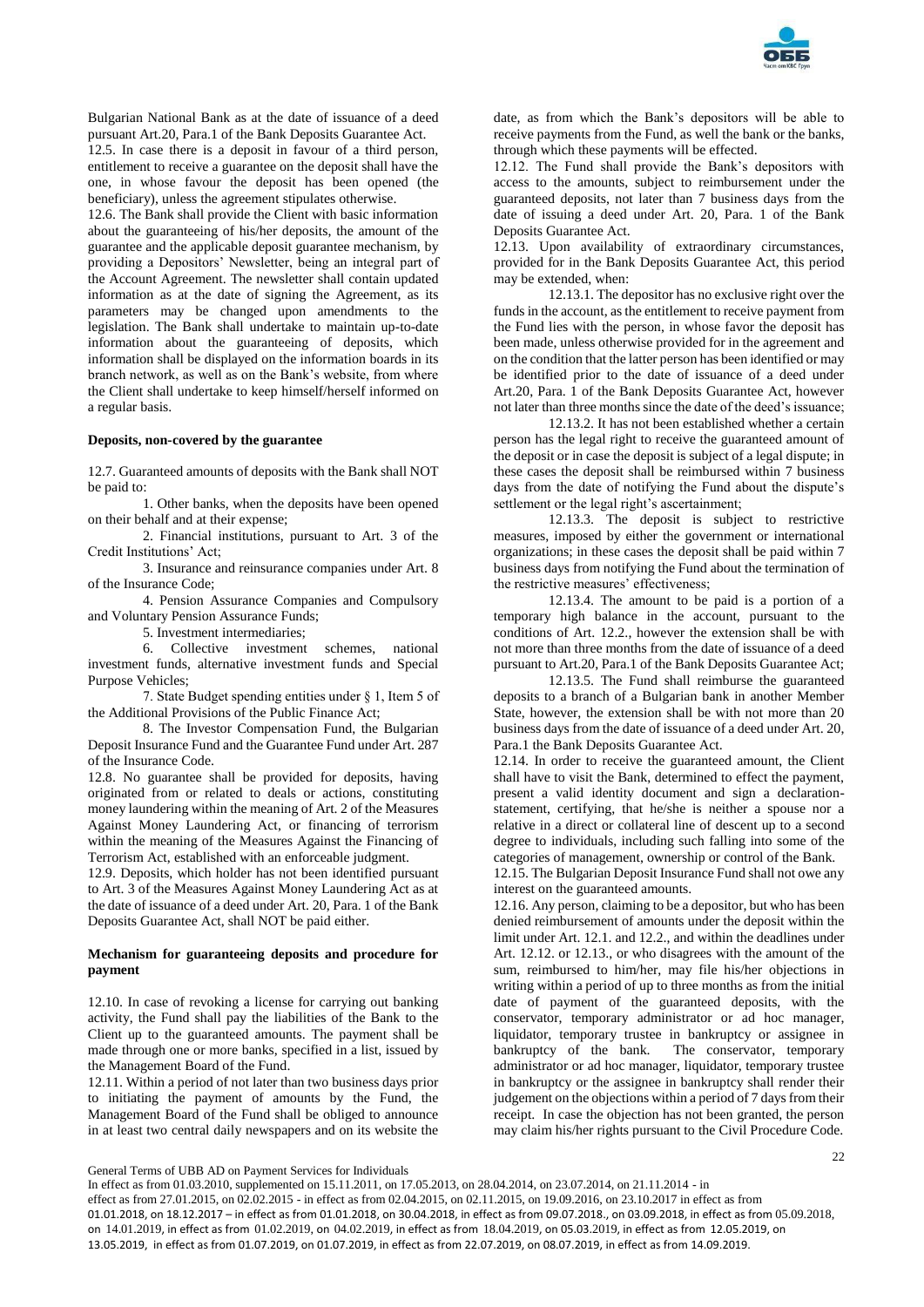

## **XIII. PERSONAL DATA**

13.1. The Bank shall process the personal data of its clients by virtue of and in accordance with the Personal Data Protection Act (PDPA) and Regulation (EU) 2016/679 of the European Parliament and of the Council dated 27.04.2016 on the protection of natural persons with regard to the processing of personal data and on the free movement of such data, and repealing Directive 95/46/EC (General Data Protection Regulation). By signing an agreement for account opening, card issuance, use of online banking or other payment services, including the services rendered by the Client Contact Centre, the Client shall state his/her awareness of the document entitled *UBB AD Information on the Processing of Personal Data*, available on the Bank's website, www.ubb.bg, and in the banking halls, and through it he/she has become informed about:

13.1.1. UBB AD in the latter's capacity as a Personal Data Administrator and the manner in which the Bank's Data Protection Officer can be contacted;

13.1.2. His/her rights in line with the processing and protection of his/her personal data and the way to exercise those, including information on his/her entitlement to obtain details on the types of data, pertaining to him/her and processed by the Bank, as well as the source of such data, in case they have not been collected from the Client; his/her right to demand that the Bank should obliterate, adjust or restrict the processing of his/her personal data, which processing is being improperly or unlawfully handled; his/her entitlement to data portability; his/her right to object to the processing of his/her personal data, when such is being made on grounds of a legitimate interest of the Bank; his/her right to revoke the provided consent to the processing of his/her personal data for particular purposes, as well as his/her lawful entitlement to appeal before the Personal Data Protection Commission in the latter's capacity as a supervisory authority within the meaning of the General Data Protection Regulation;

13.1.3. The need to have his/her personal data processed and the eventual consequences, upon failure to provide those data;

13.1.4. The grounds for processing of his/her personal data, incl. information that the Bank is not going to process his/her personal data for the purpose of elaborating a client profile and for offering of tailor-made products and services in a direct way, without his/her explicit consent;

13.1.5. The purposes, for which the Bank processes his/her personal data, received under the terms and conditions of the particular Agreement, including together with other personal data of his/hers, which the Bank has lawfully obtained from third parties, incl. other personal data administrators, as well as about the Bank's entitlement to process his/her personal data even after discontinuing the provision of payment services, when such processing is needed for fulfillment of a statutory obligation of the Bank or for protection of its lawful interests, as well as in other cases, permitted by law.

13.1.6.About the recipients, to which his/her personal data could be provided by the Bank in the cases, permitted by law – other personal data administrators or personal data processors, acting on the Bank's behalf, including, but not limited to: state and municipal bodies and institutions, insurance and health insurance companies, credit registers and bureaus, entities specialized in risk analysis and assessment, collecting of receivables or preventing and establishing illegal actions, including crimes; about eventual provision by the Bank of the Client's personal data to third countries, while observing the regulatory requirements, including also electronic crossborder transfer of data, necessary for effecting international transactions, by providing these data to payment systems' operators and other entities, specialized in processing of transactions with payment instruments;

13.1.7. The periods for storage of his/her personal data by the Bank.

## **Recording conversations with a Client**

13.2. With these General Terms the Client shall give his/her consent for conversations, held between him/her and the Client Contact Centre, other employees of the Bank, as well as with third persons, who on behalf of the Bank hold conversations with clients in relation to the payment services, to be recorded by the Bank for the purpose of improving the service and making a check upon complaints by clients. The Bank shall provide these recordings only to the Client in person upon his/her demand or to the competent government authorities, in accordance with the procedure, envisaged by law.

## **XIV. FILING OF COMPLAINTS AND RESOLVING OF DISPUTES WITH CLIENTS**

### **General Provisions**

14.1. Each Client may file a complaint in relation to the use of payment services in the most convenient manner for him/her: at any branch of UBB; through the Bank's website; at the document registration desk in the Bank's Head Office; through the Client Contact Centre.

14.2. The complaint may be filed on a standard form of the Bank, as the Client shall mandatory state: at least two names, Personal Identity Number, exact address, telephone /e-mail for contact, manner of receiving a reply and a signature, as well as an entry number of a complaint, submitted before the Ministry of Interior, resulting from illegally performed actions by third persons.

14.3. Within a seven-day period the Bank shall reply in the manner, indicated by the Client, or inform the Client of the period, within which he/she shall receive a reply, which period shall not exceed 35 business days of the complaint's receipt, in the cases of factual or legal complexity, as for example – collecting of information from payment institutions or other third parties, initiated penal proceedings on the reviewed case and others.

14.4. In case the Client does not accept the decision of the Bank, he/she may refer the dispute to the Reconciliation Committee on Payment Disputes with the Commission for Consumer Protection or before a competent Bulgarian court.

14.5. In case that a Client has submitted an alert to the Ministry of Interior, including when he/she has granted consent for disclosing facts and circumstances that constitute bank secrecy, the Bank shall assume that it may disclose the necessary information /respectively, bank secrecy/ before the Ministry of Interior authorities in relation to duly investigating the illegally performed actions.

## **TRANSITIONAL AND FINAL PROVISIONS**

General Terms of UBB AD on Payment Services for Individuals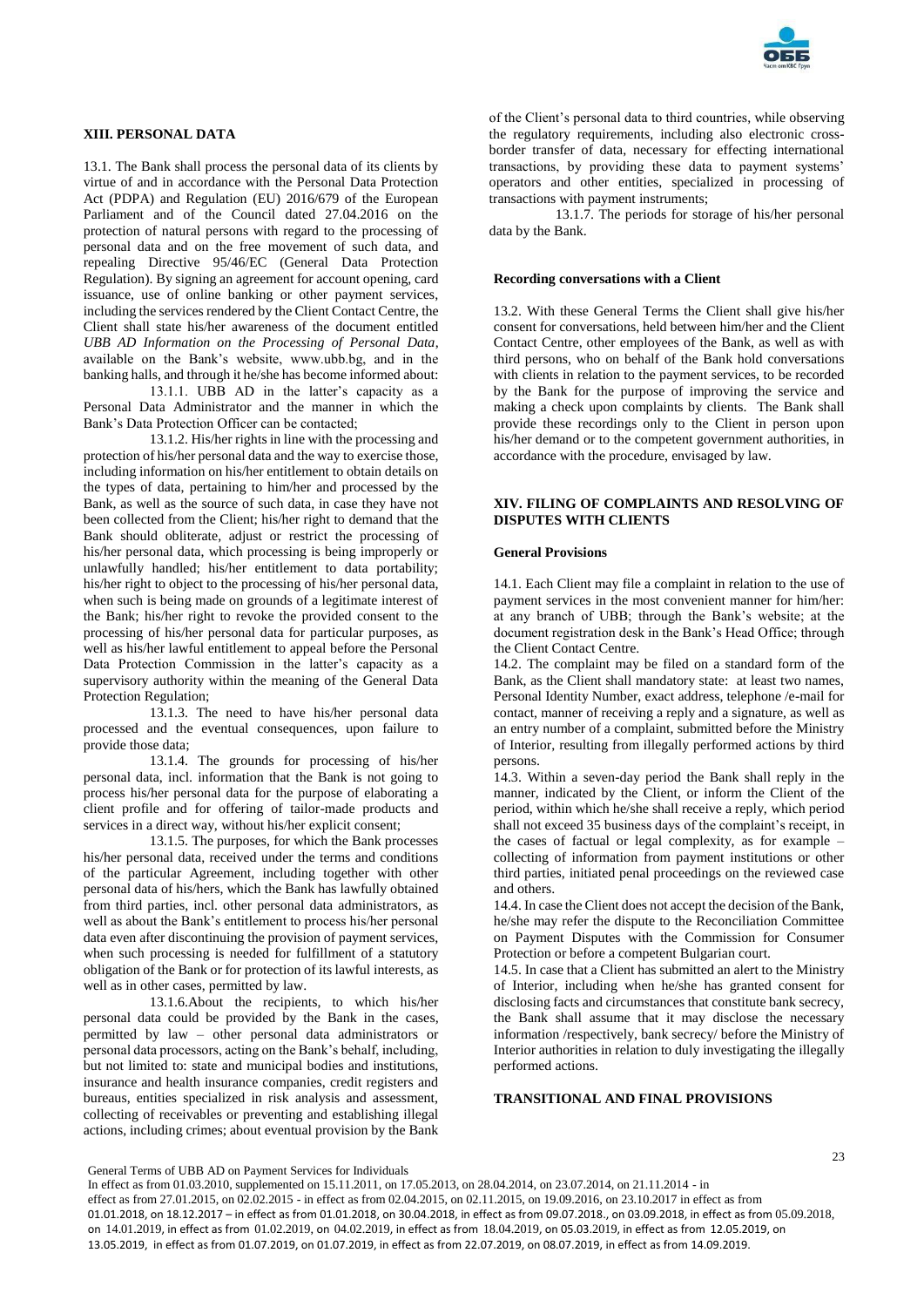

§1. Upon discrepancy between the stipulated in the present General Terms and the Agreement for a particular payment service, the said Agreement's provisions shall prevail.

§2. To all issues, unsettled by these General Terms and the particular agreements, the provisions of the effective laws of the Republic of Bulgaria shall apply.

§3. Any disputes, having originated in relation to these General Terms, shall be resolved through the mutual consent of the parties in accordance with the procedure, specified in *Filing of Complaints and Resolving Disputes with Clients* Section. In case the Client disagrees with the decision of the Bank, he/she may refer the dispute to the Reconciliation Committee on Payment Disputes with the Commission for Consumer Protection or to a competent Bulgarian court.

§5. The following are integral parts hereof:

1. Information about the settlement of relations between UBB and heirs of deceased clients - available on UBB's web site [www.ubb.bg](http://www.ubb.bg/)

2. Terms and conditions for drawdown and repayment of limits under credit cards - available on UBB's web site [www.ubb.bg.](http://www.ubb.bg/) §6. The terminology used in these General Terms in relation to payment services shall have the meaning, specified in the Additional Provisions of the Payment Services and Payment Systems Act.

§7. These General Terms are in effect since 09.07.2018, and with effect from the said date they shall repeal:

1. The General Terms of CIBANK JSC for provision of payment services to individuals and the terms and conditions of the frame agreement for provision of payment services to individuals / users by virtue of the Payment Services and Payment Systems Act) of Cibank JSC;

2. The General Terms for Issuance and Servicing of CIBANK's Bank Payment Cards for Individuals;

3. The General Terms, applicable to deposit agreements, concluded with CIBANK JSC.

§8. Not earlier than two months, as from 09.05.2018, the provisions of these General Terms shall repeal the General Terms for using the Cibank Online service, as each user of the said service shall be informed of their applicability upon system login.

§9. Not earlier than two months, as from 09.05.2018, the provisions of these General Terms shall repeal the General Terms of Cibank JSC for effecting utility bill payments.

§10. Not earlier than two months, as from 09.05.2018, the services of the Client Contact Centre as per Section IX hereof shall be gradually launched for all users of payment services, who have concluded agreements with Cibank JSC.

§11. Not earlier than two months, as from 09.05.2018, the *Secure Internet Payments* service as per Section VIII hereof shall be gradually launched for all clients - holders of bank cards, issued by United Bulgarian Bank AD.

§12 The Bank shall announce on its webpage www.ubb.bg, as well as in its banking halls information about the dates of entry into force of the amendments for the users of payment services, stated in §8, §9, §10 and §11 of the Transitional and Final Provisions hereof.

§13 Power of attorney, composed of a bank employee / internal powers of attorney / until 18.04.2019. will be accepted by the Bank to perform the acts referred up to therein to 31.12.2019.

§.14. By 01.09.2019 sending of SMS and e-mail notifications for account movements and transactions with bank cards shall be made in accordance with the currently effective procedure, while effective from 01.09.2019 notifications for account movements and transactions with bank cards shall be sent only as per the procedure, envisaged in Art.7.17 and Art.7.18.

These General Terms are in effect since 01.03.2010, as they repeal the General Terms on Accounts of Individuals, the General Terms on online banking and UBB AD General Terms on Debit and Credit Cards.

These General Terms were supplemented on 15.11.2011, came into effect on their approval date, with their applicability spreading on all signed agreements for payment services with UBB AD.

These General terms were supplemented on 17.05.2013, came into effect on their approval date, with their applicability spreading on all signed agreements for payment services with UBB AD.

These General Terms were supplemented on 28.04.2014, came into effect on their approval date, with their applicability spreading on all signed agreements for payment services with UBB AD.

These General Terms were supplemented on 23.07.2014, came into effect on their approval date, with their applicability spreading on all signed agreements for payment services with UBB AD.

These General Terms were supplemented on 21.11.2014, the amendments came into effect on 27.01.2015 with their applicability spreading on all signed agreements for payment services with UBB AD.

These General Terms were supplemented on 02.02.2015, the amendments came into effect on 02.04.2015 with their applicability spreading on all signed agreements for payment services with UBB AD.

These General Terms were supplemented on 02.11.2015, the amendments came into effect on their approval date, with their applicability spreading on all signed agreements for payment services with UBB AD.

These General Terms were supplemented on 19.09.2016, the amendments came into effect on their approval date, with their applicability spreading on all signed agreements for payment services with UBB AD.

These General Terms were supplemented on 23.10.2017, the amendments came into effect on 01.01.2018, with their applicability spreading on all signed agreements for payment services with UBB AD.

These General Terms were supplemented on 18.12.2017, the amendments came into effect on 01.01.2018, with their applicability spreading on all signed agreements for payment services with UBB AD.

These General Terms were amended and supplemented on 30.04.2018, the amendments came into effect on 09.07.2018, with their applicability spreading on all signed agreements for payment services with UBB AD.

These General Terms were amended and supplemented on 03.09.2018, the amendments came into effect on 05.09.2018, with their applicability spreading on all signed agreements for payment services with UBB AD.

These General Terms were amended and supplemented on 14.01.2019, the amendments came into effect on 01.02.2019, with their applicability spreading on all signed agreements for payment services with UBB AD.

These General Terms were amended and supplemented on 04.02.2019, the amendments came into effect on 18.04.2019,

General Terms of UBB AD on Payment Services for Individuals